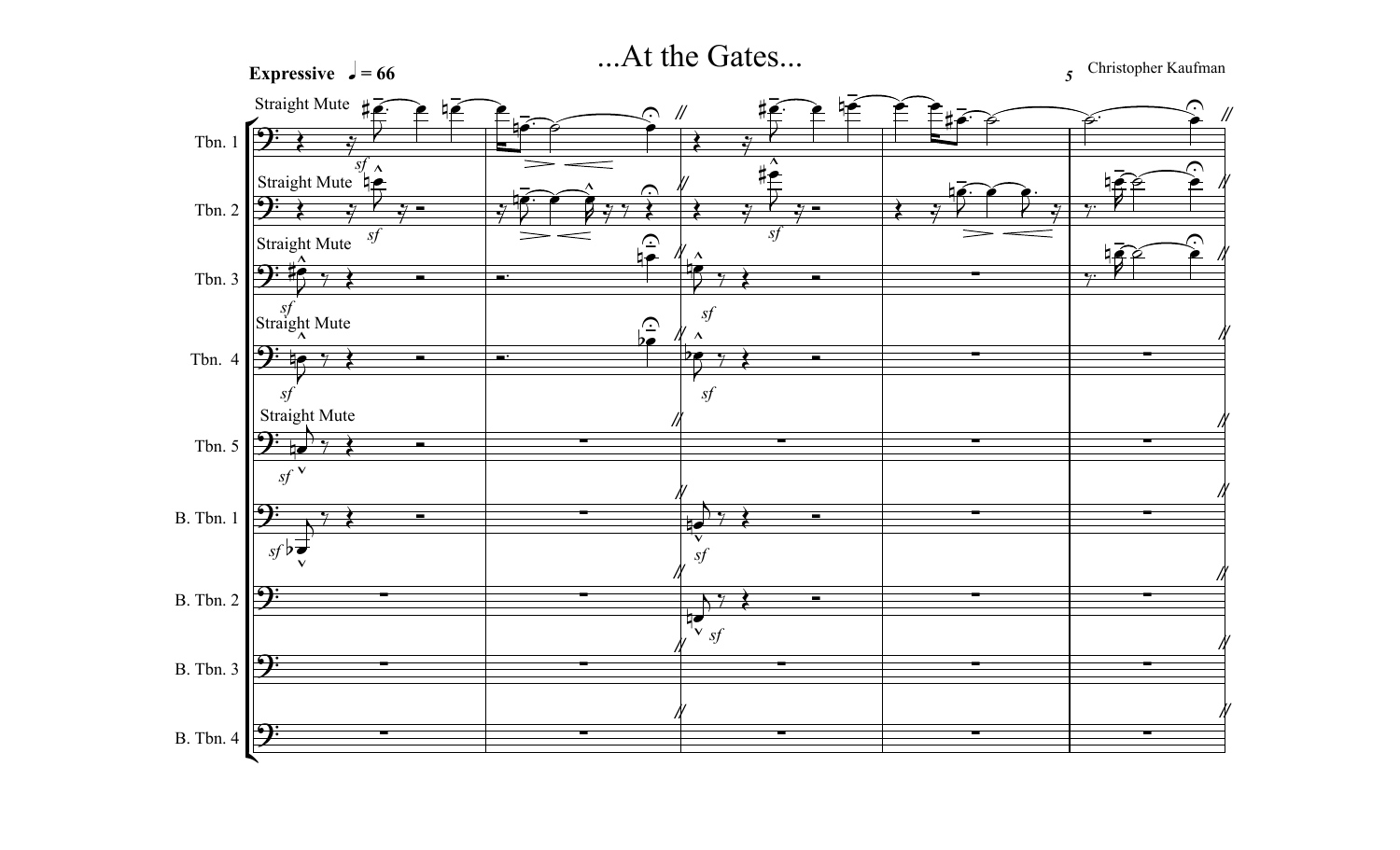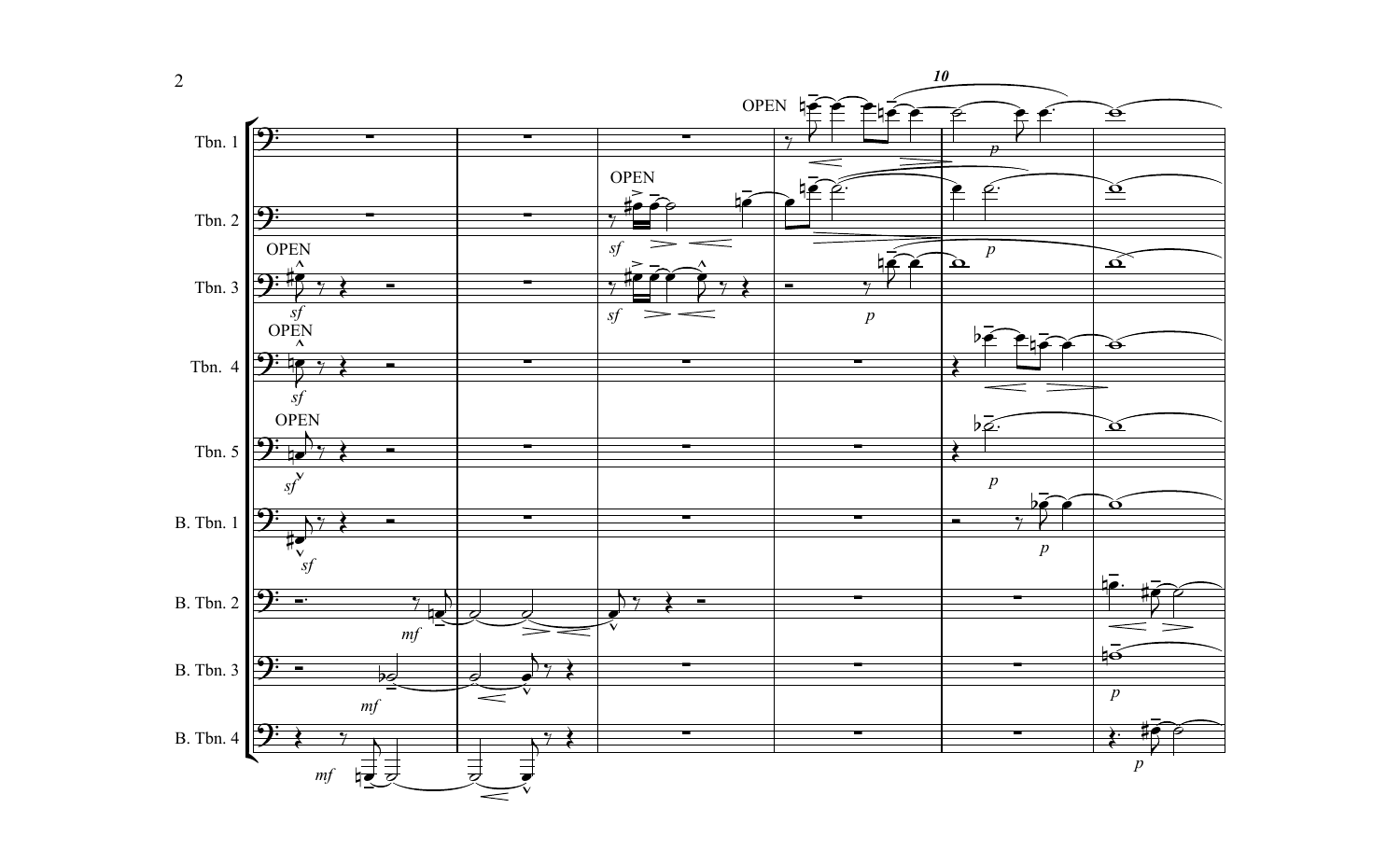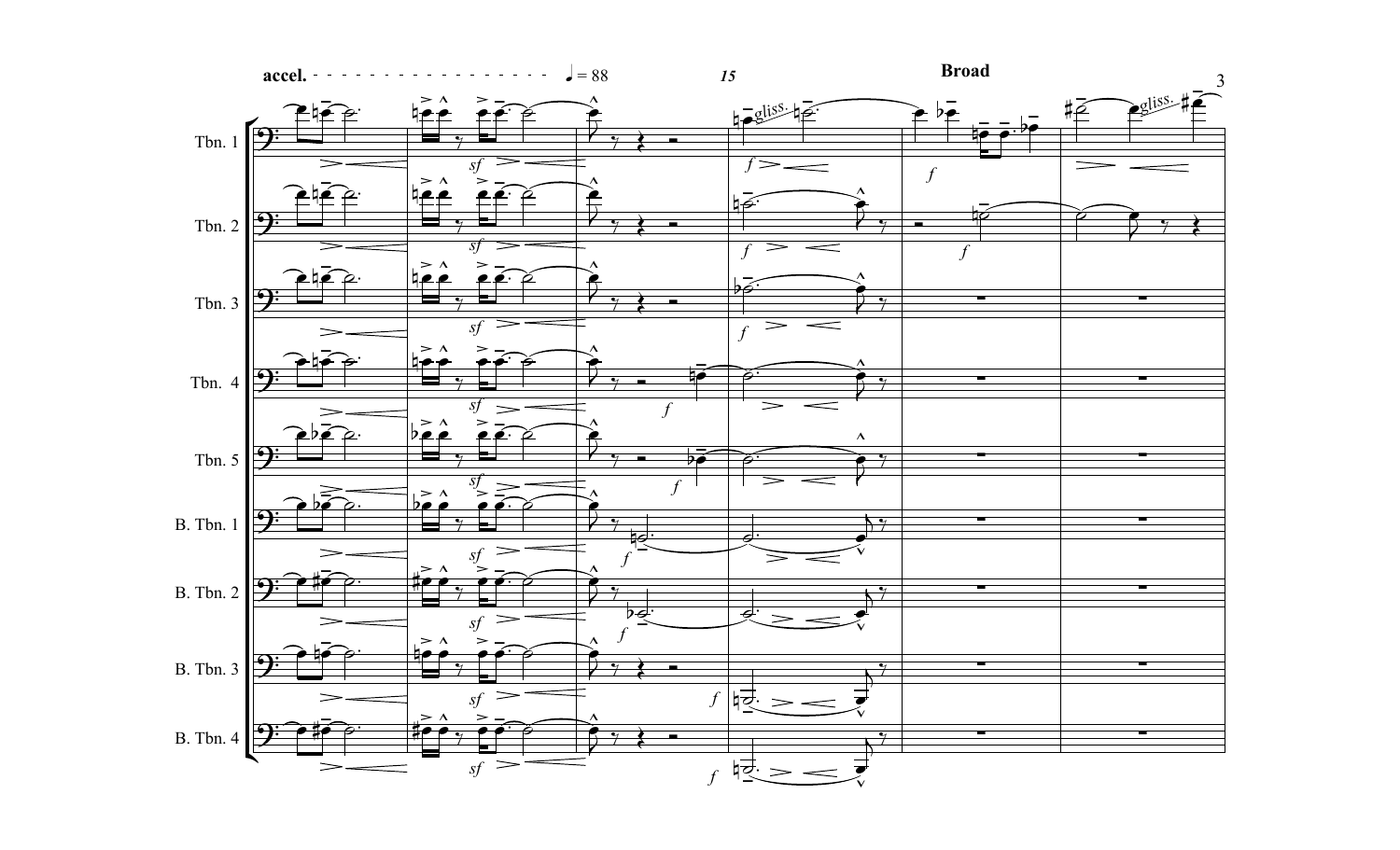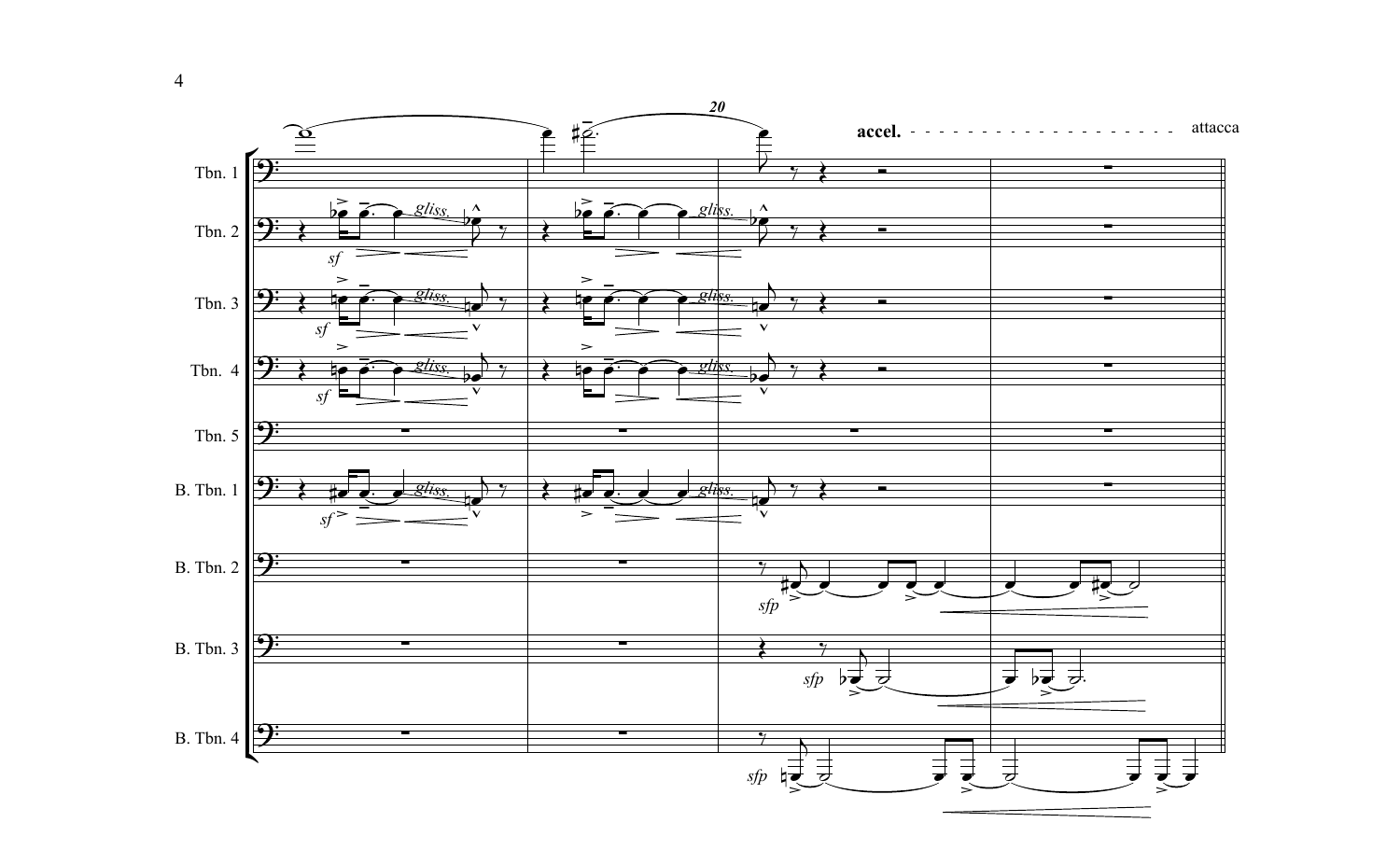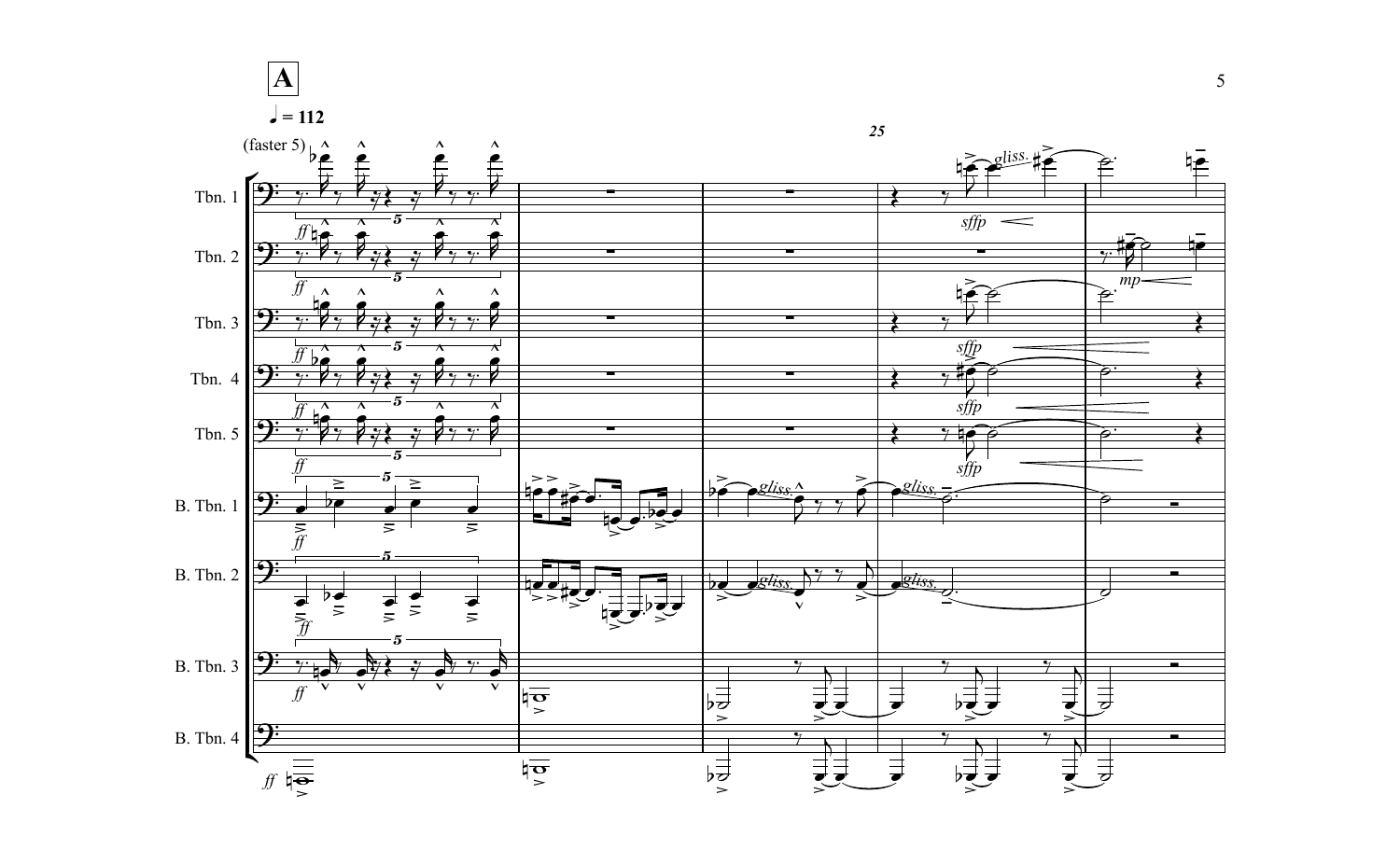

6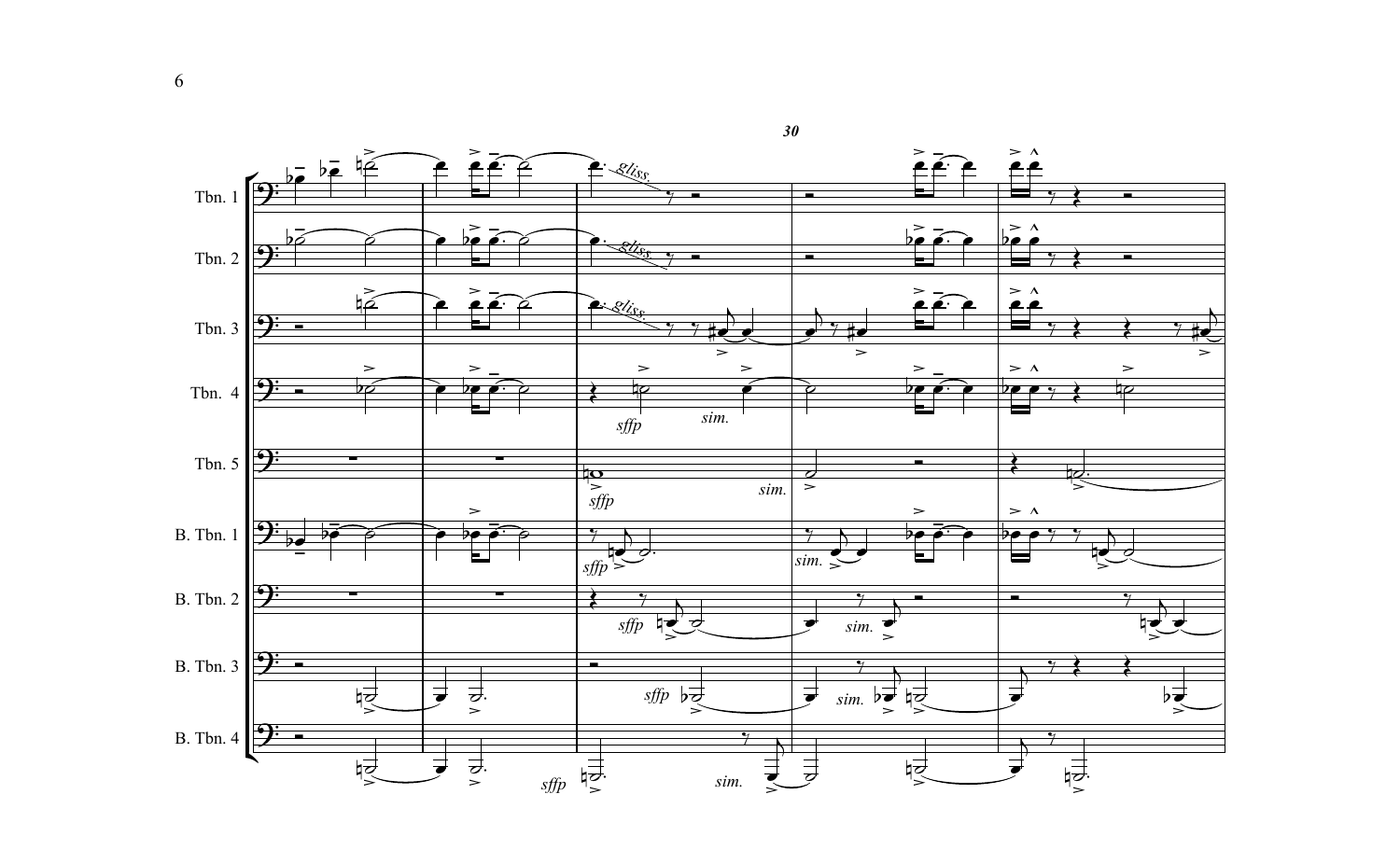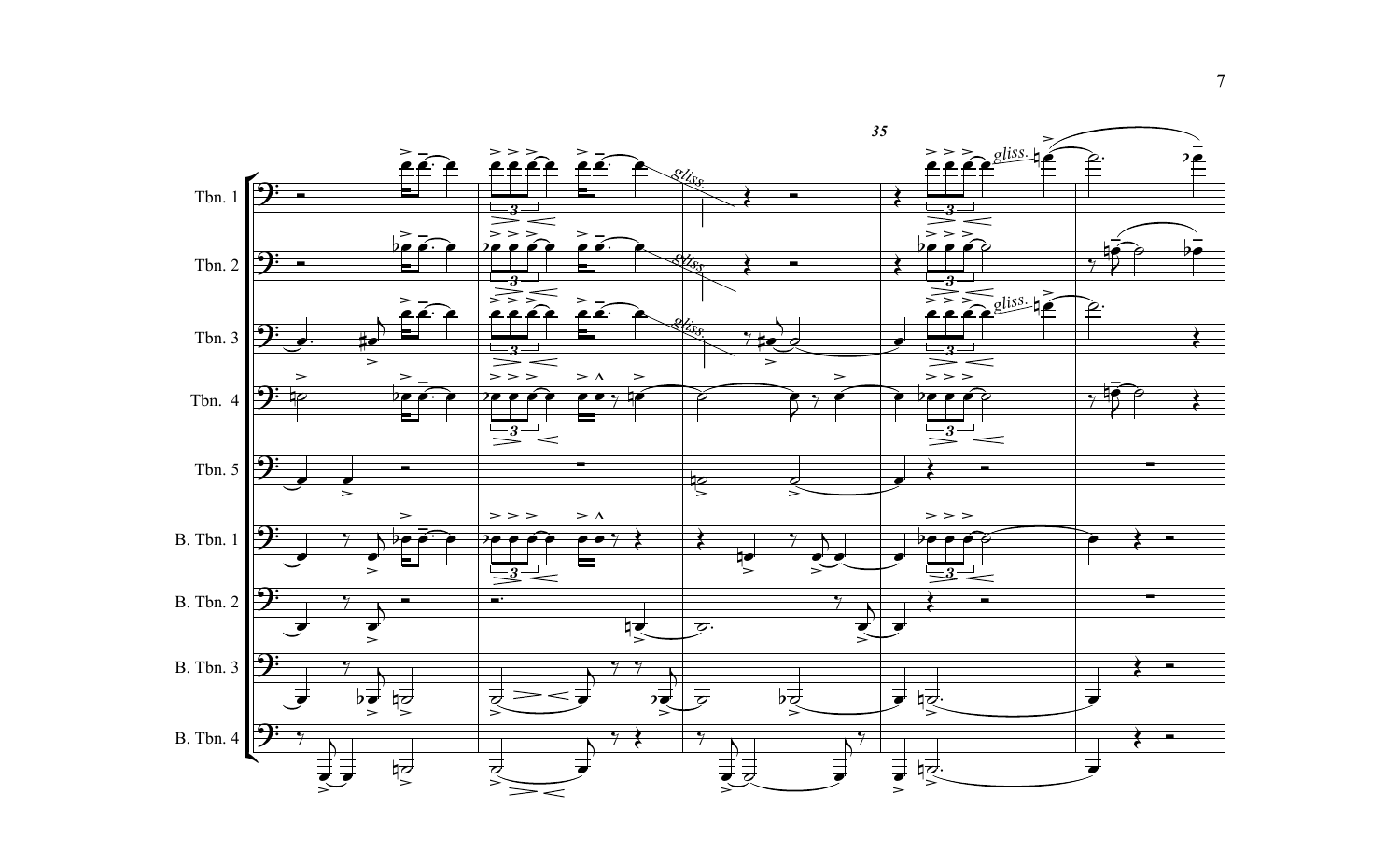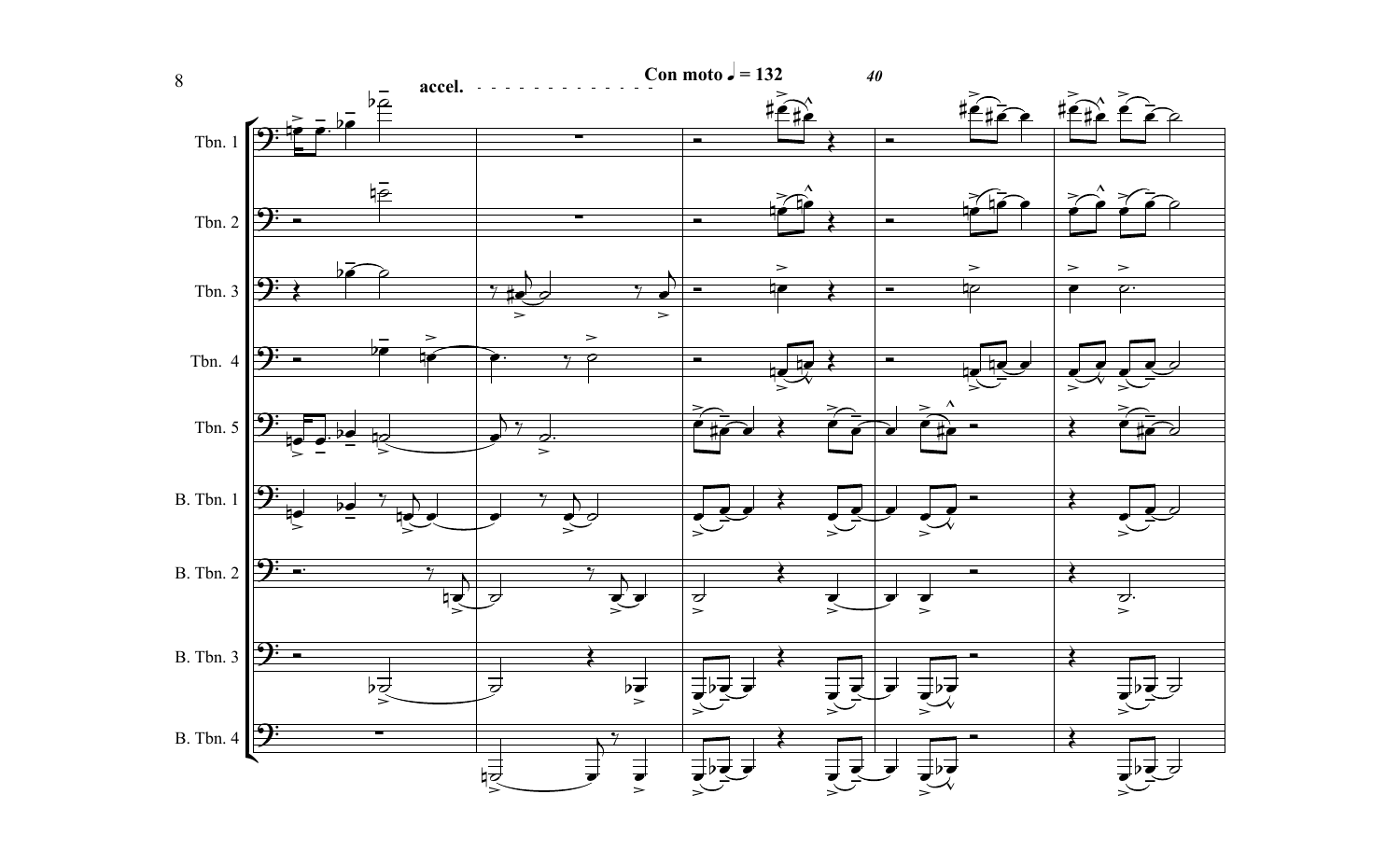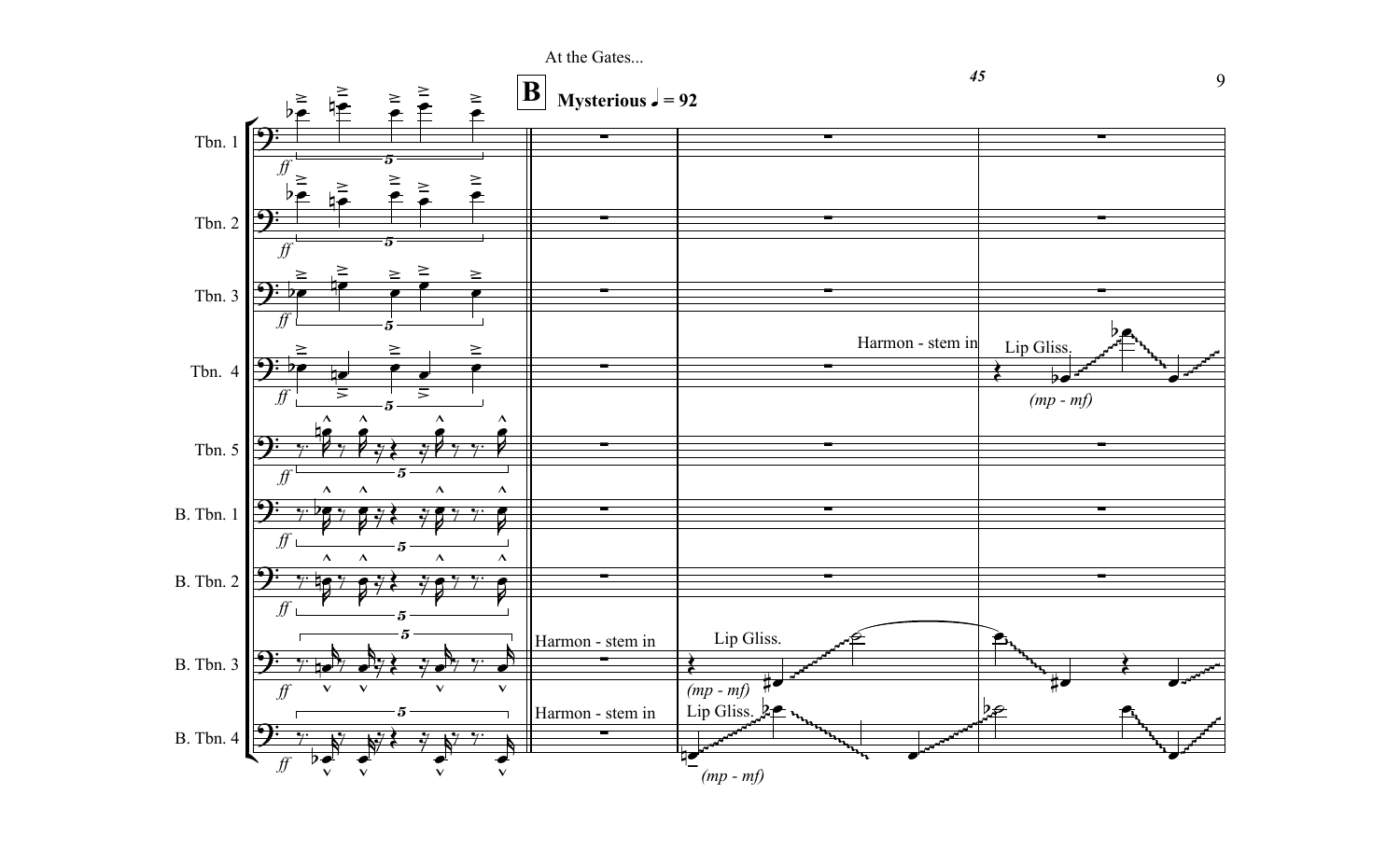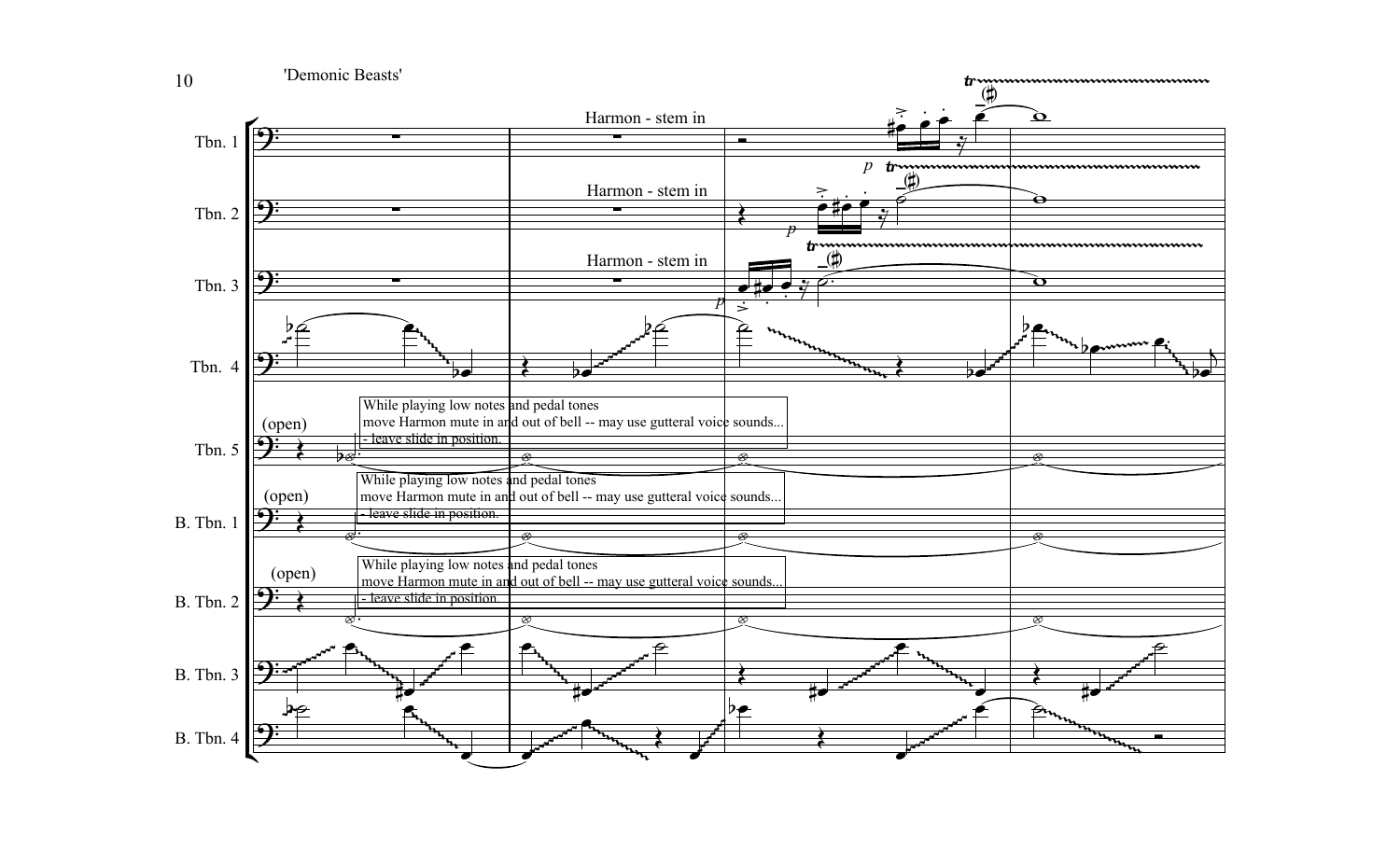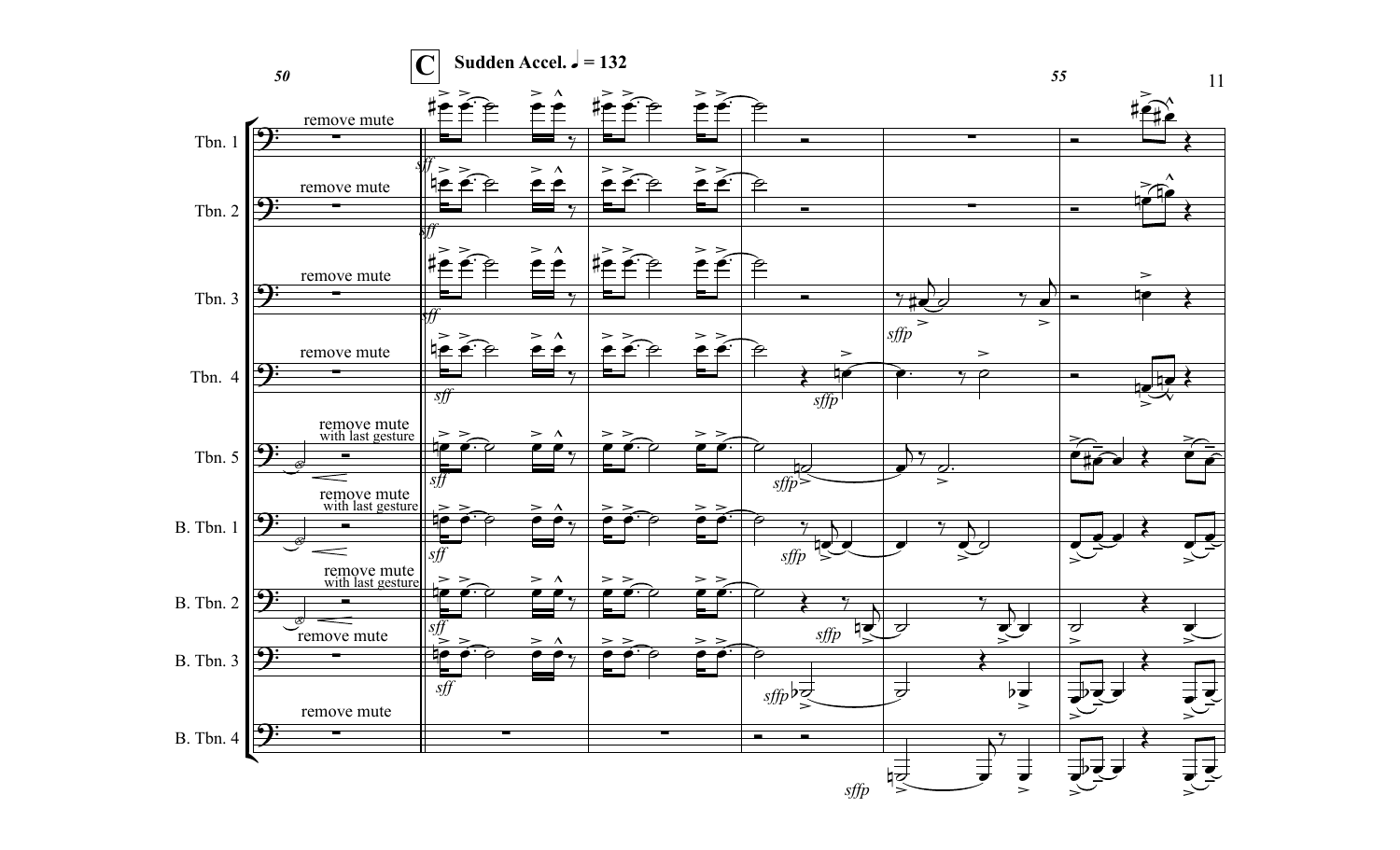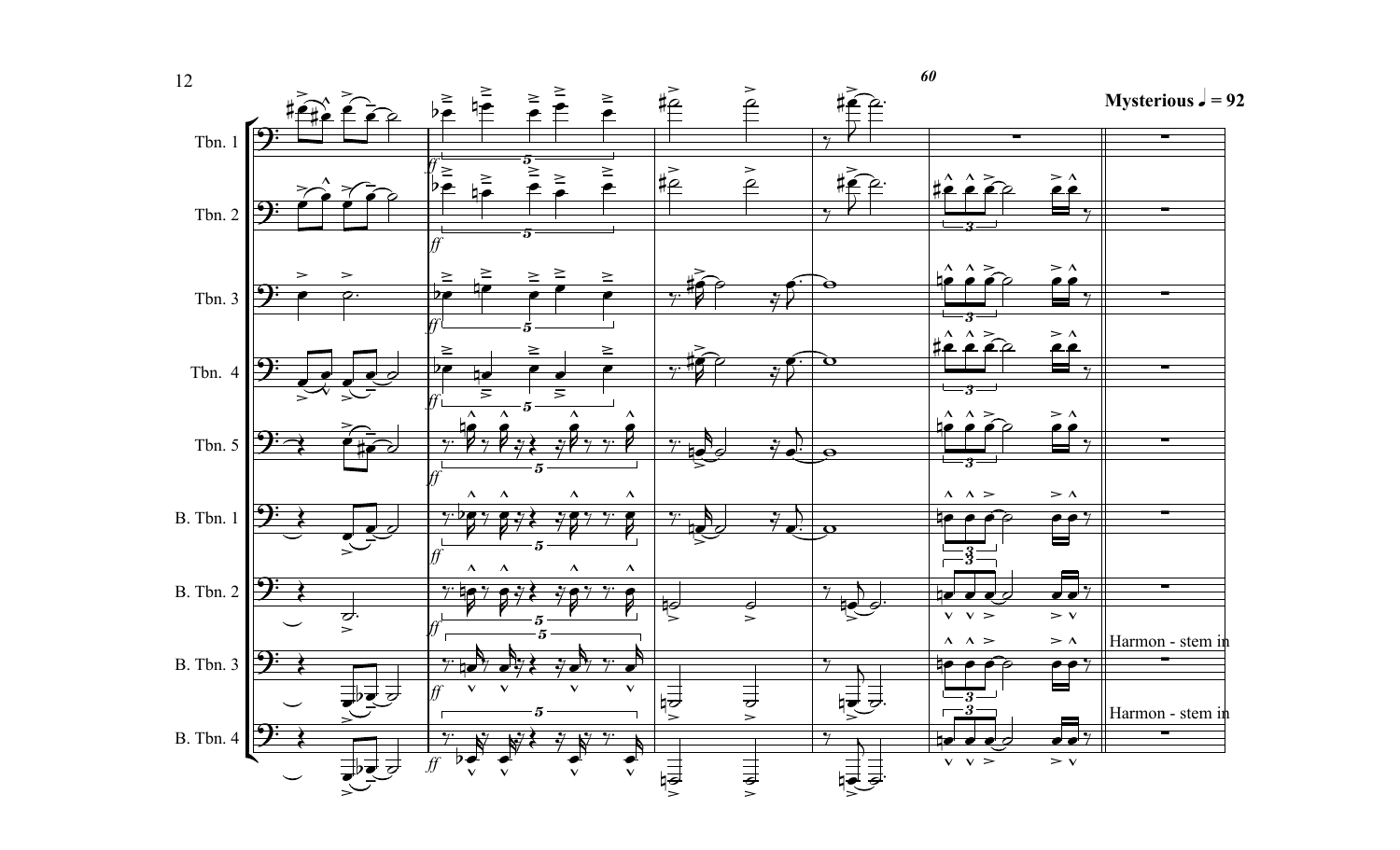*65*

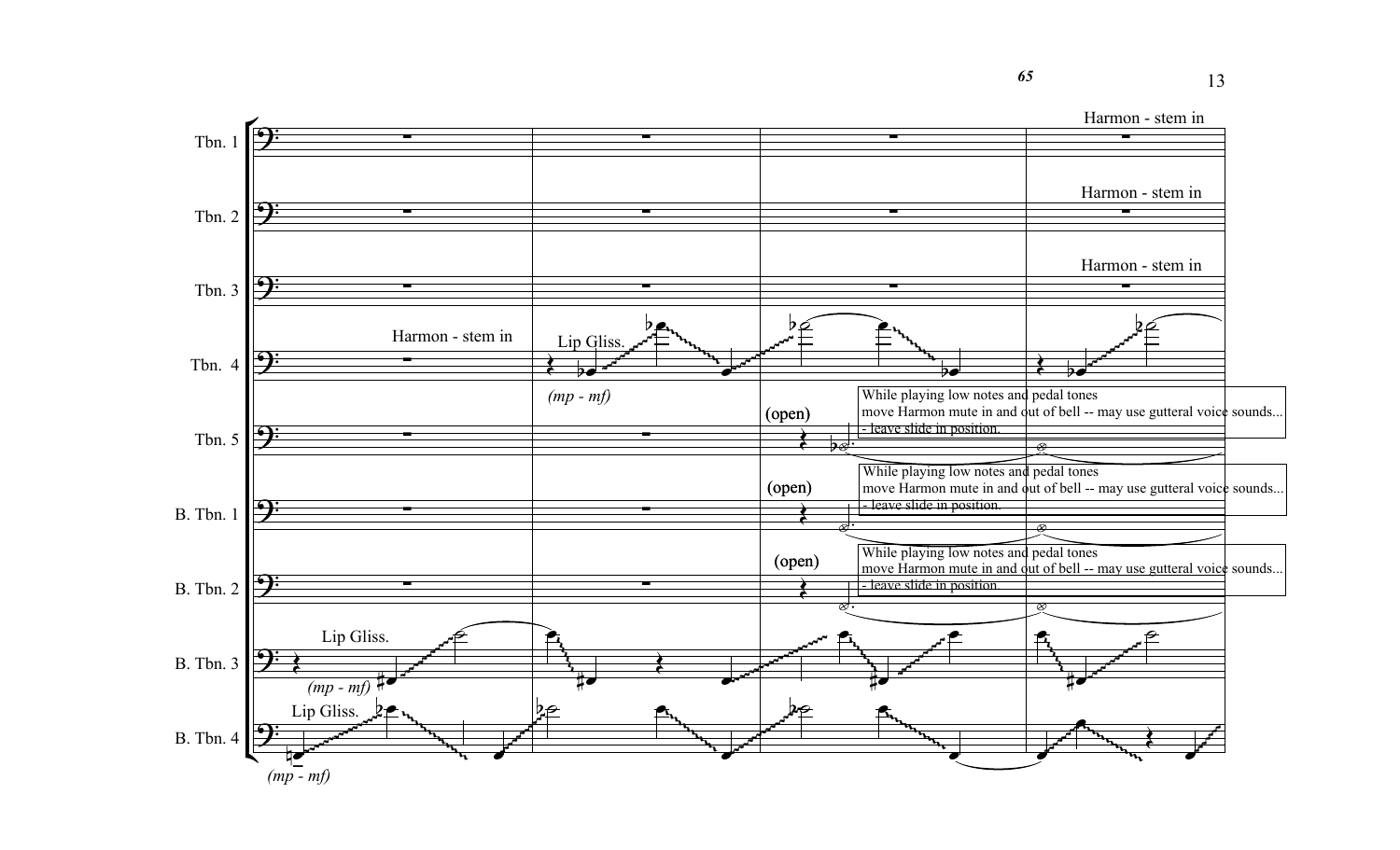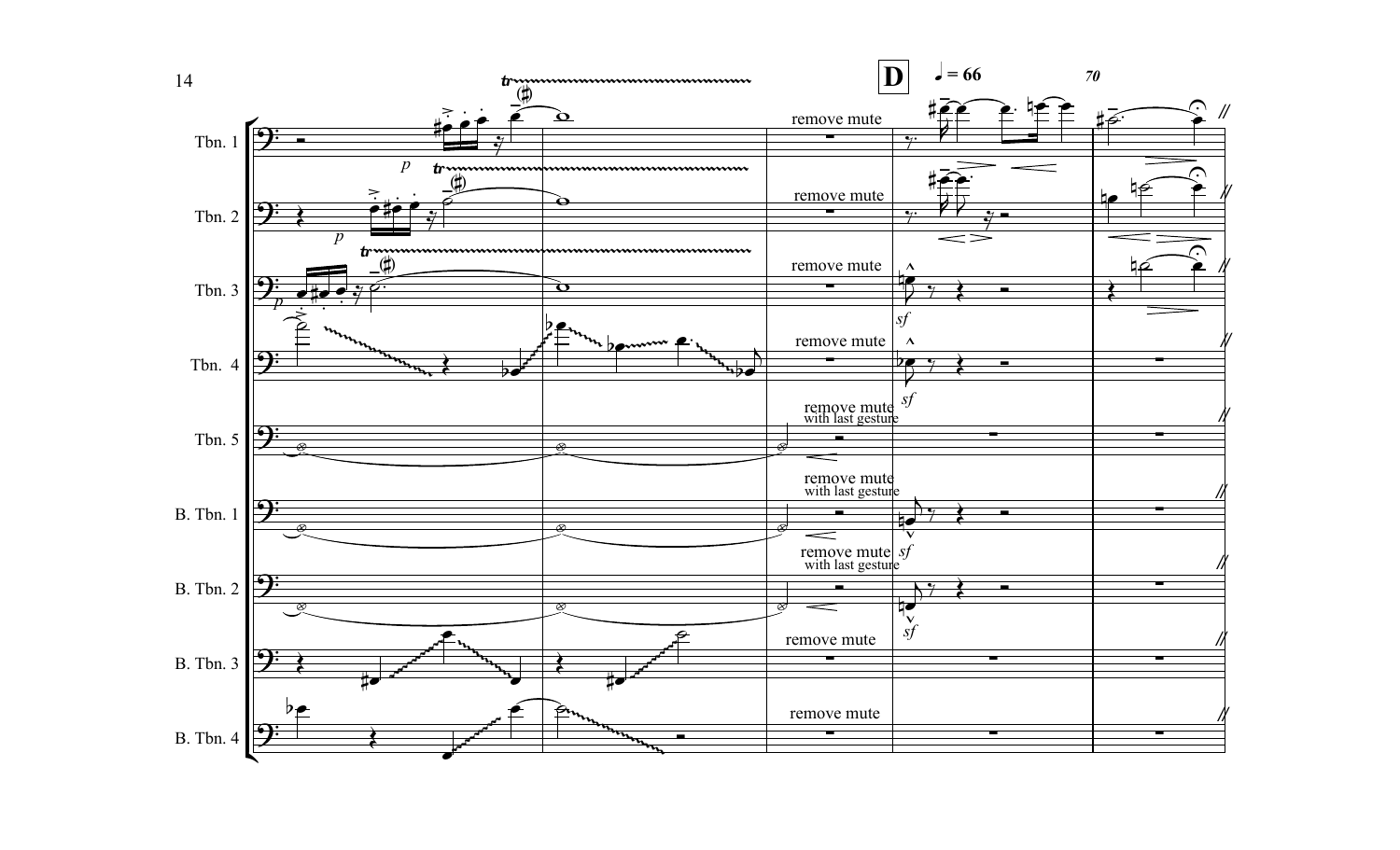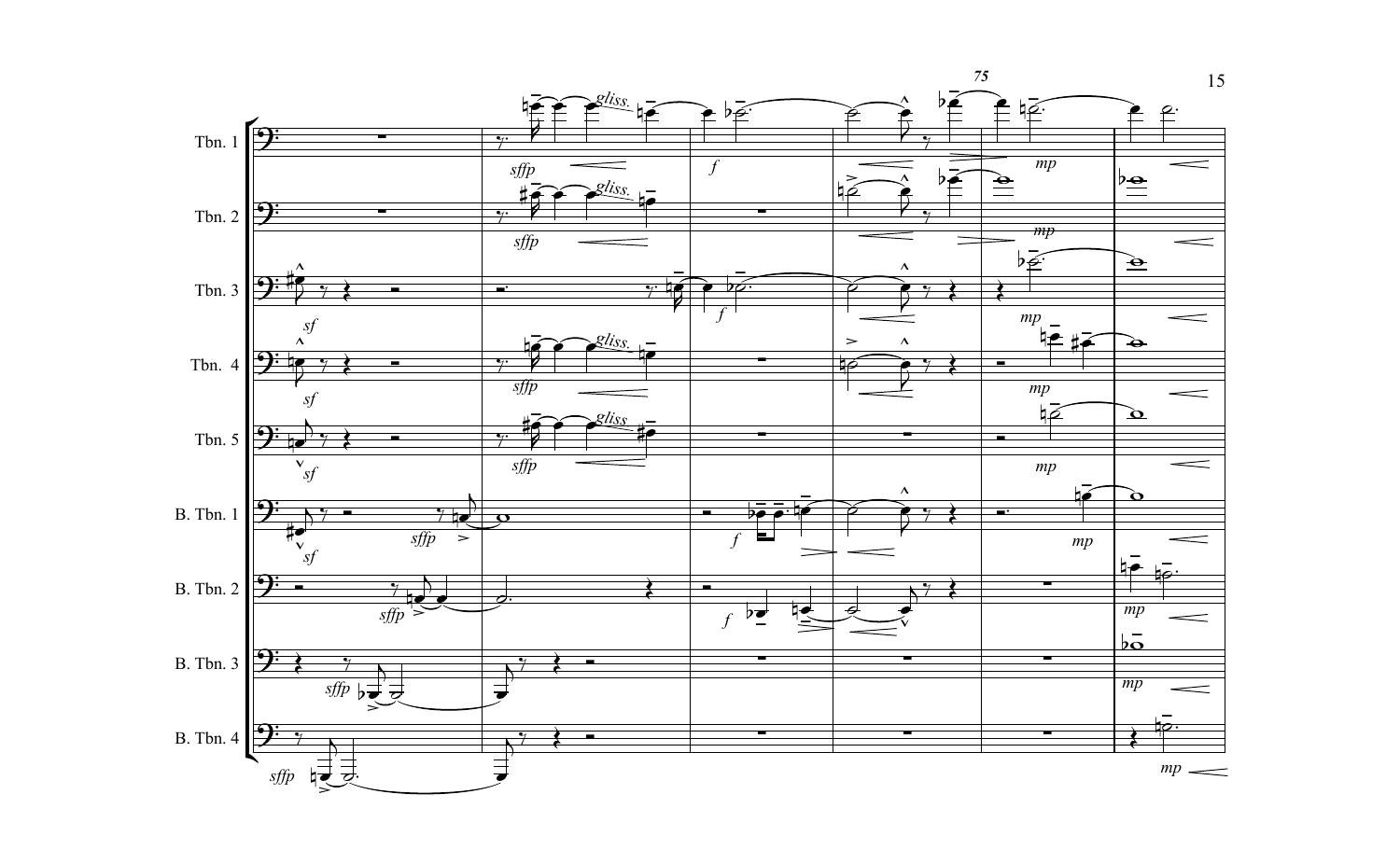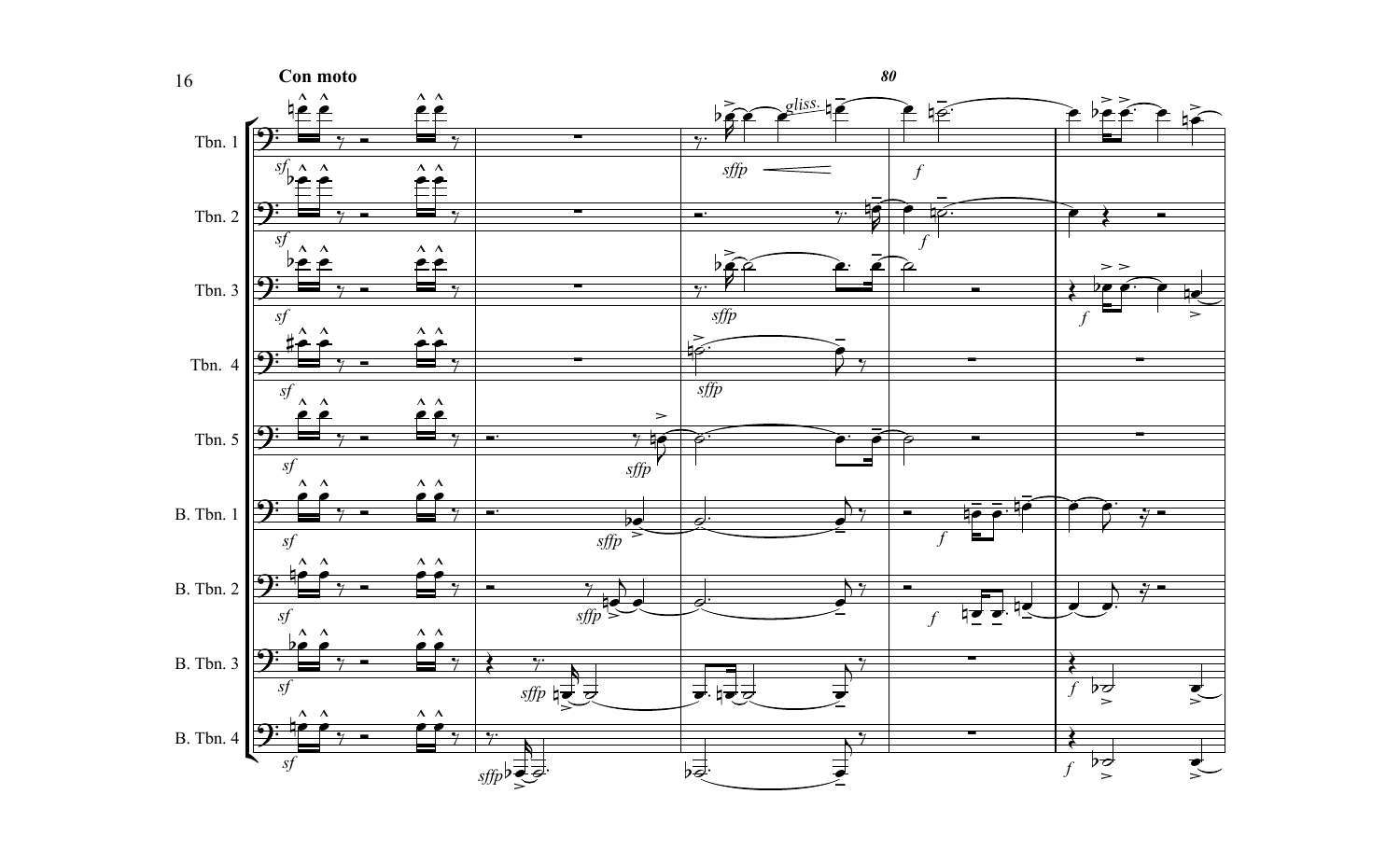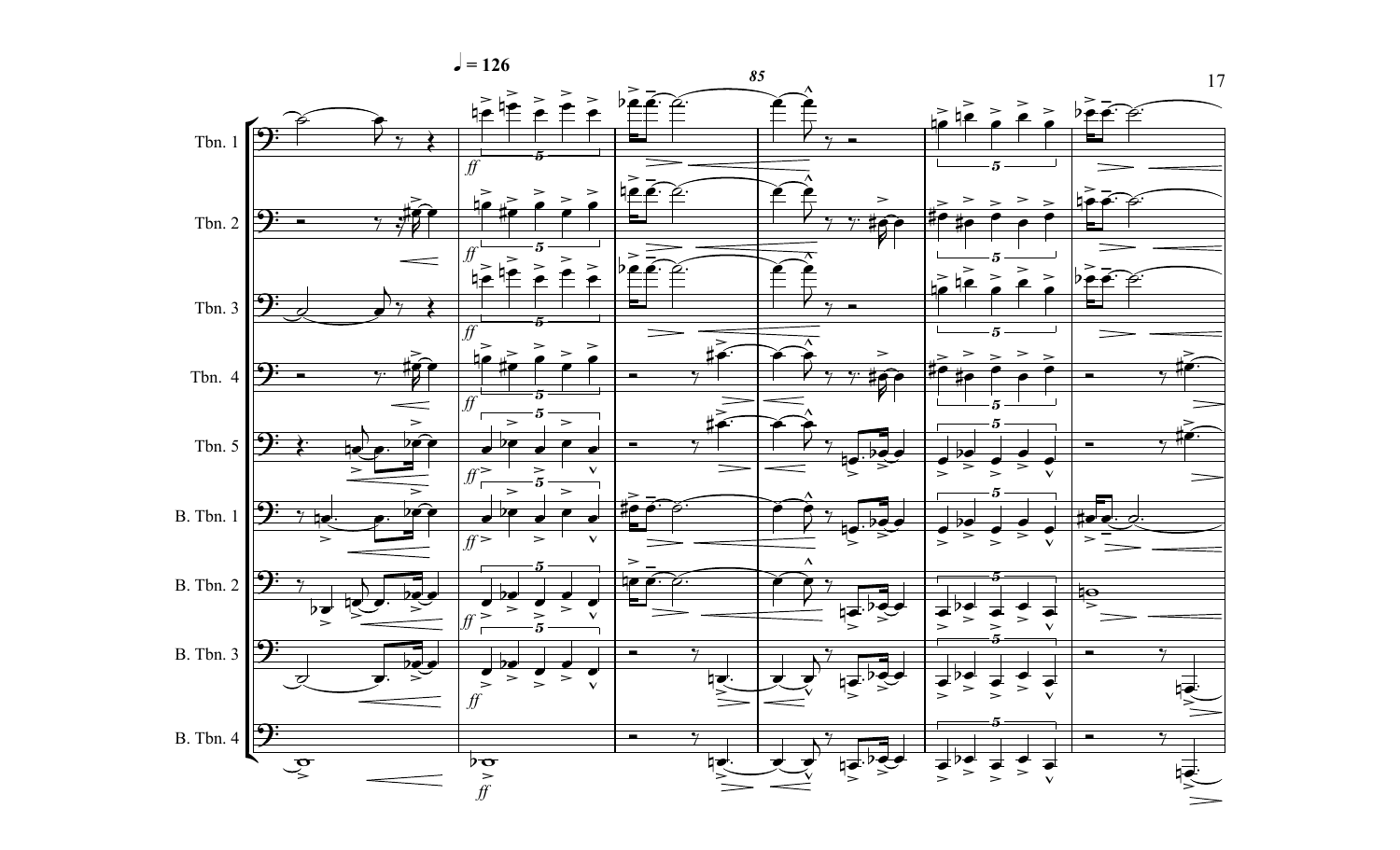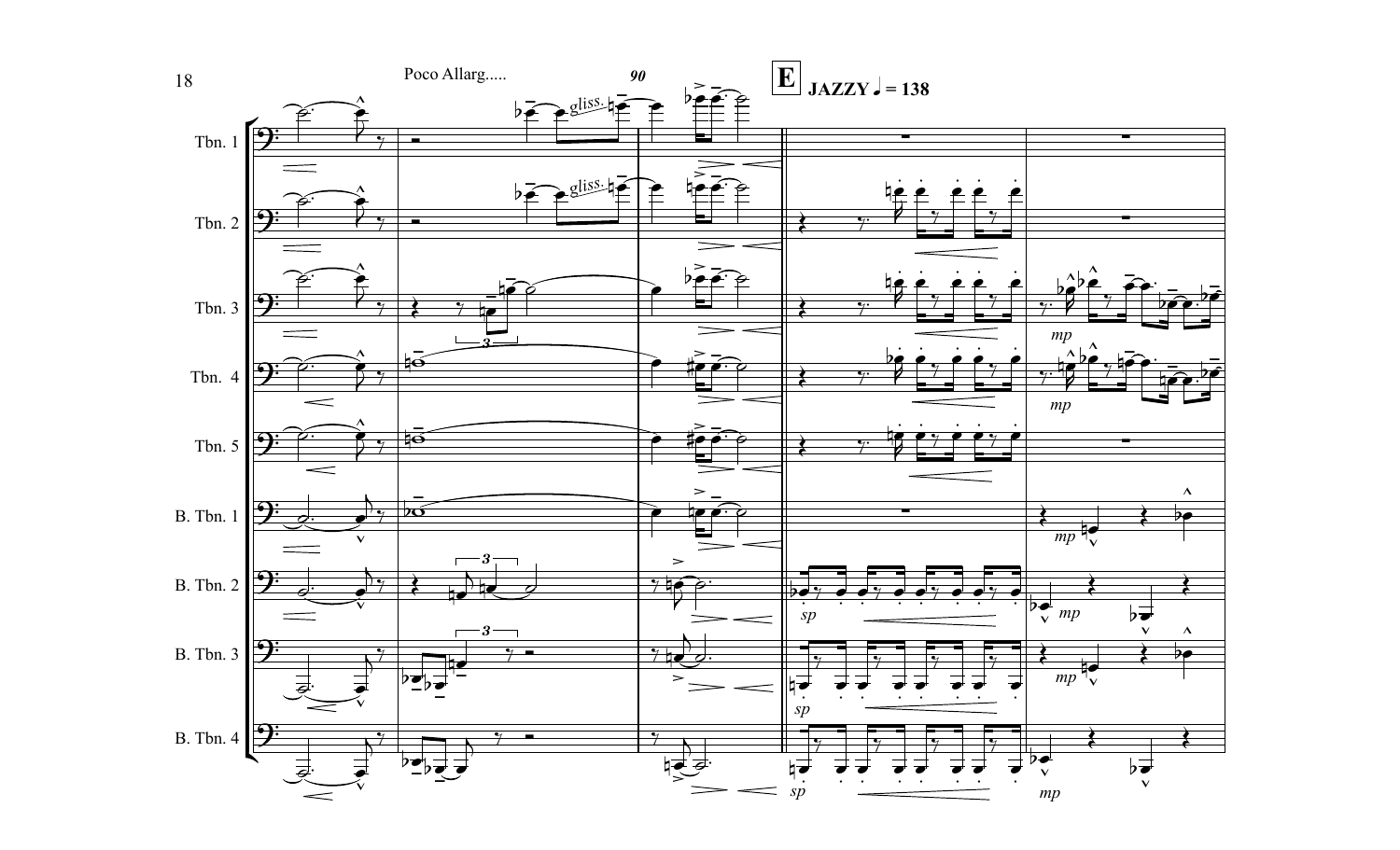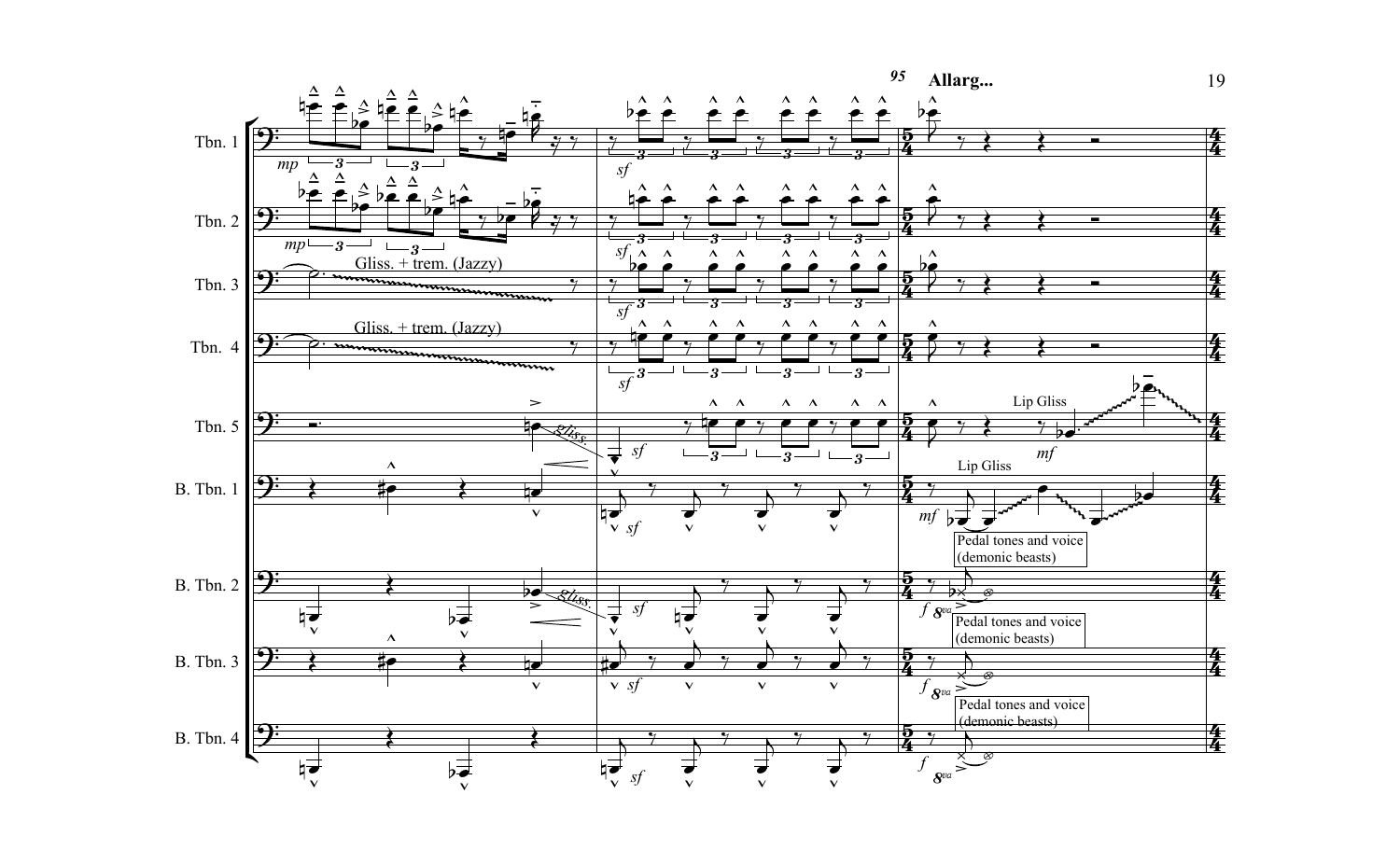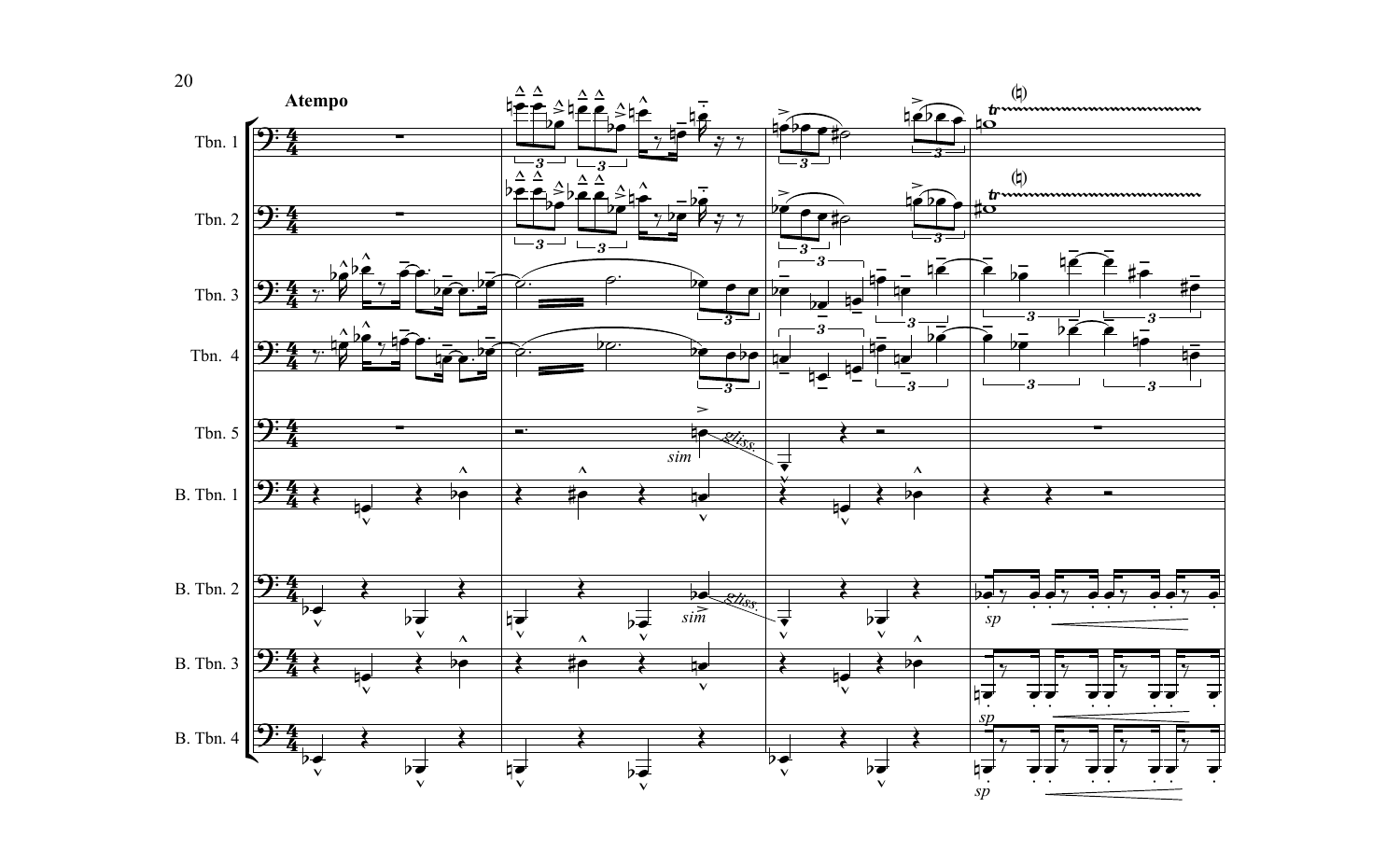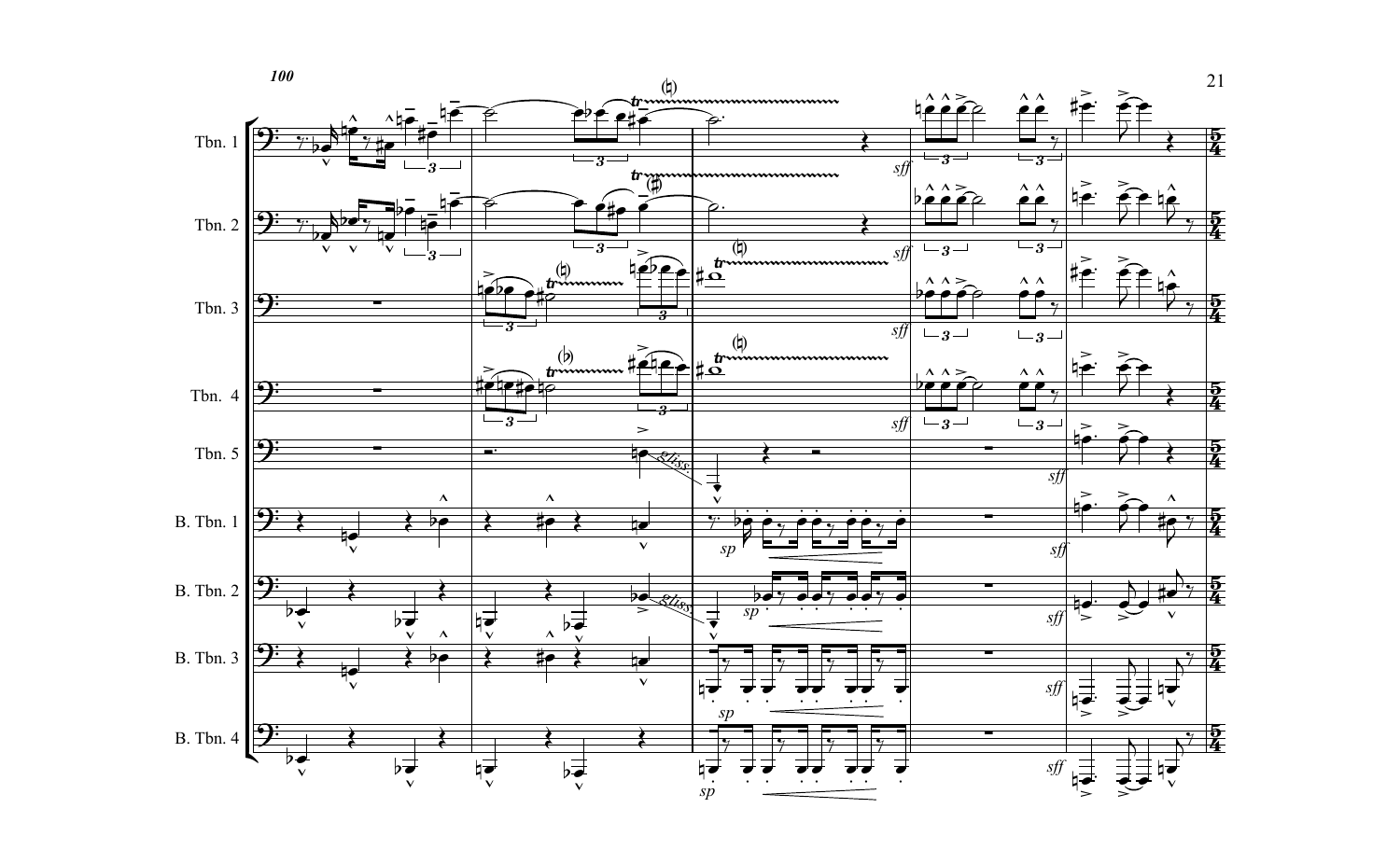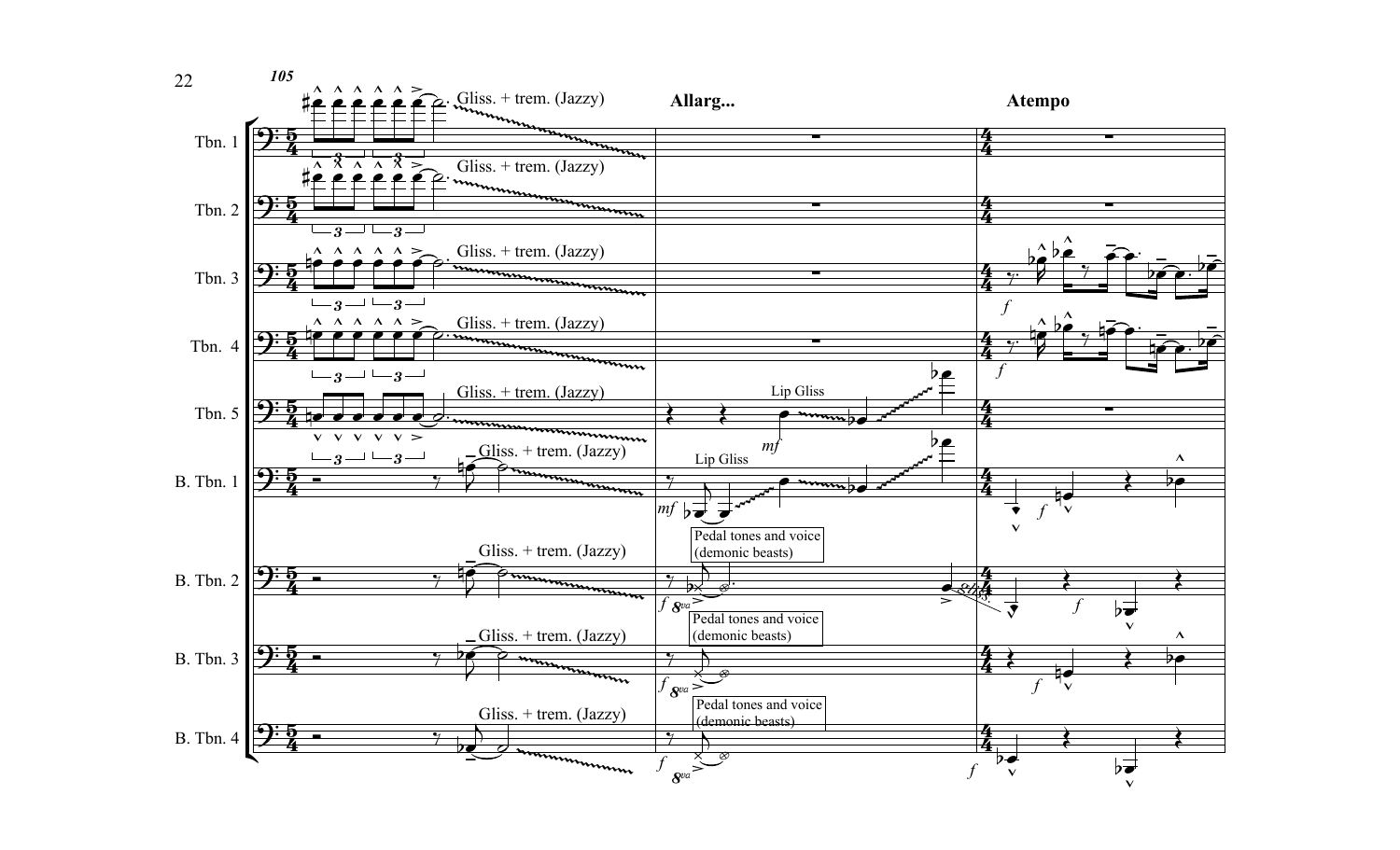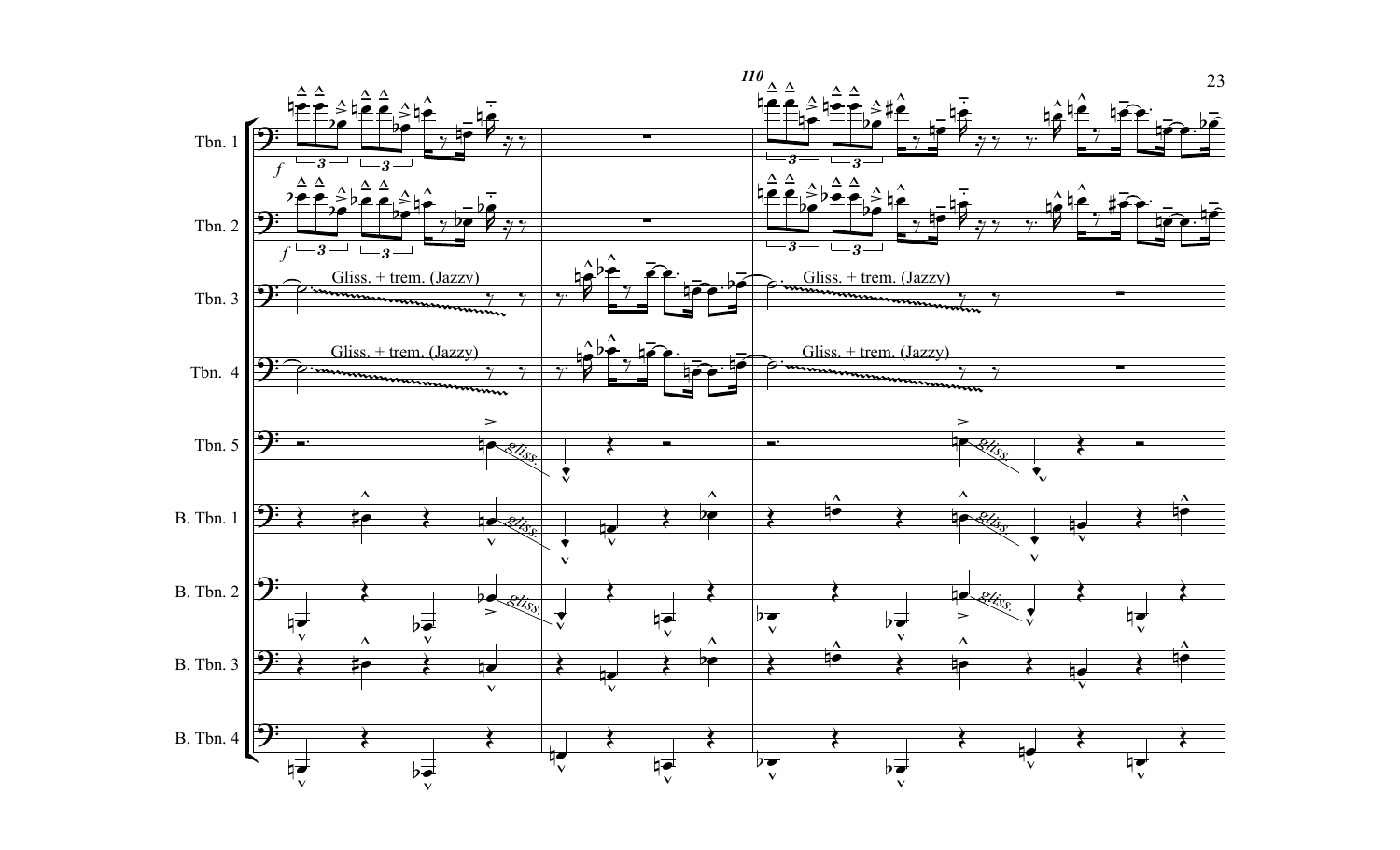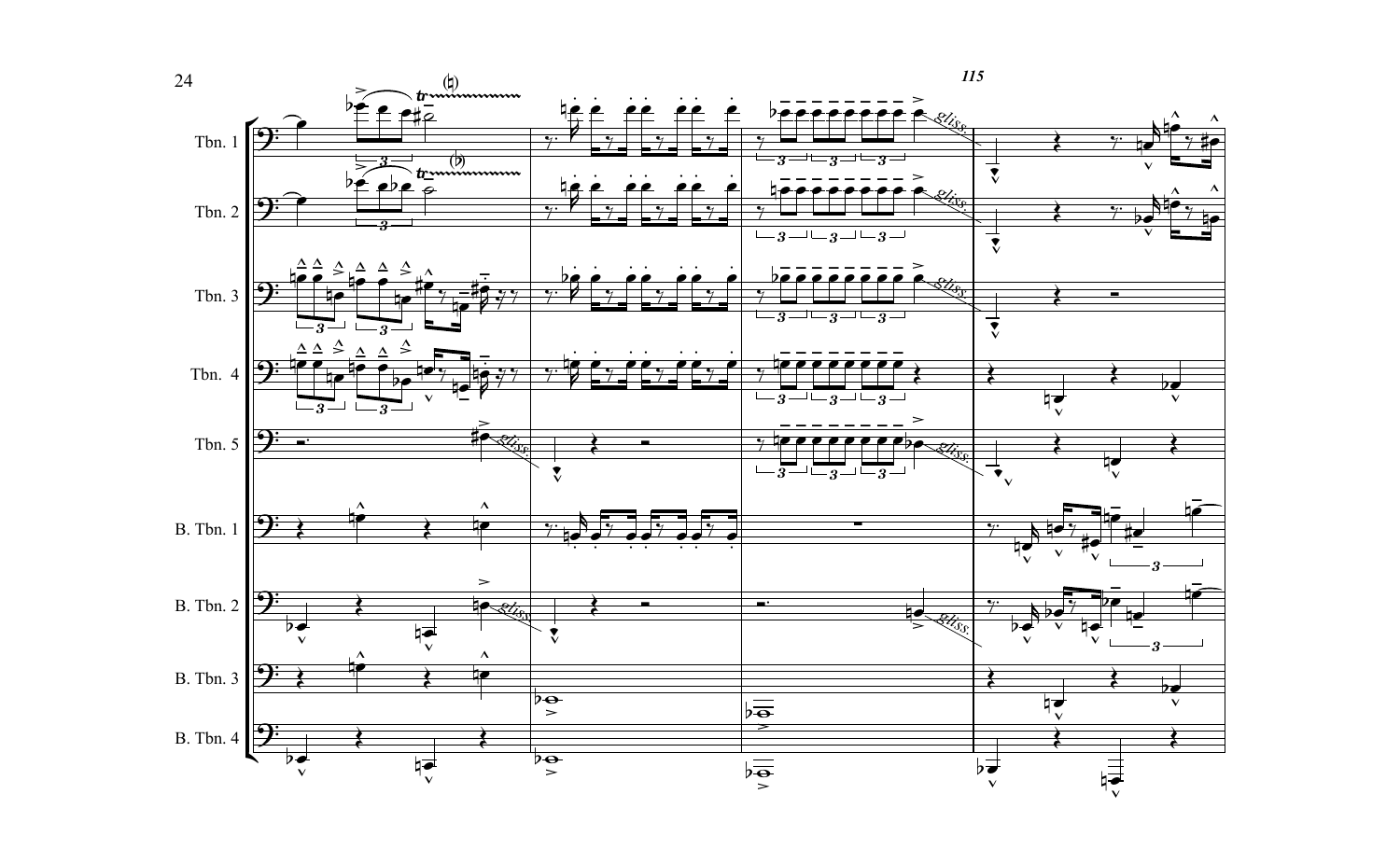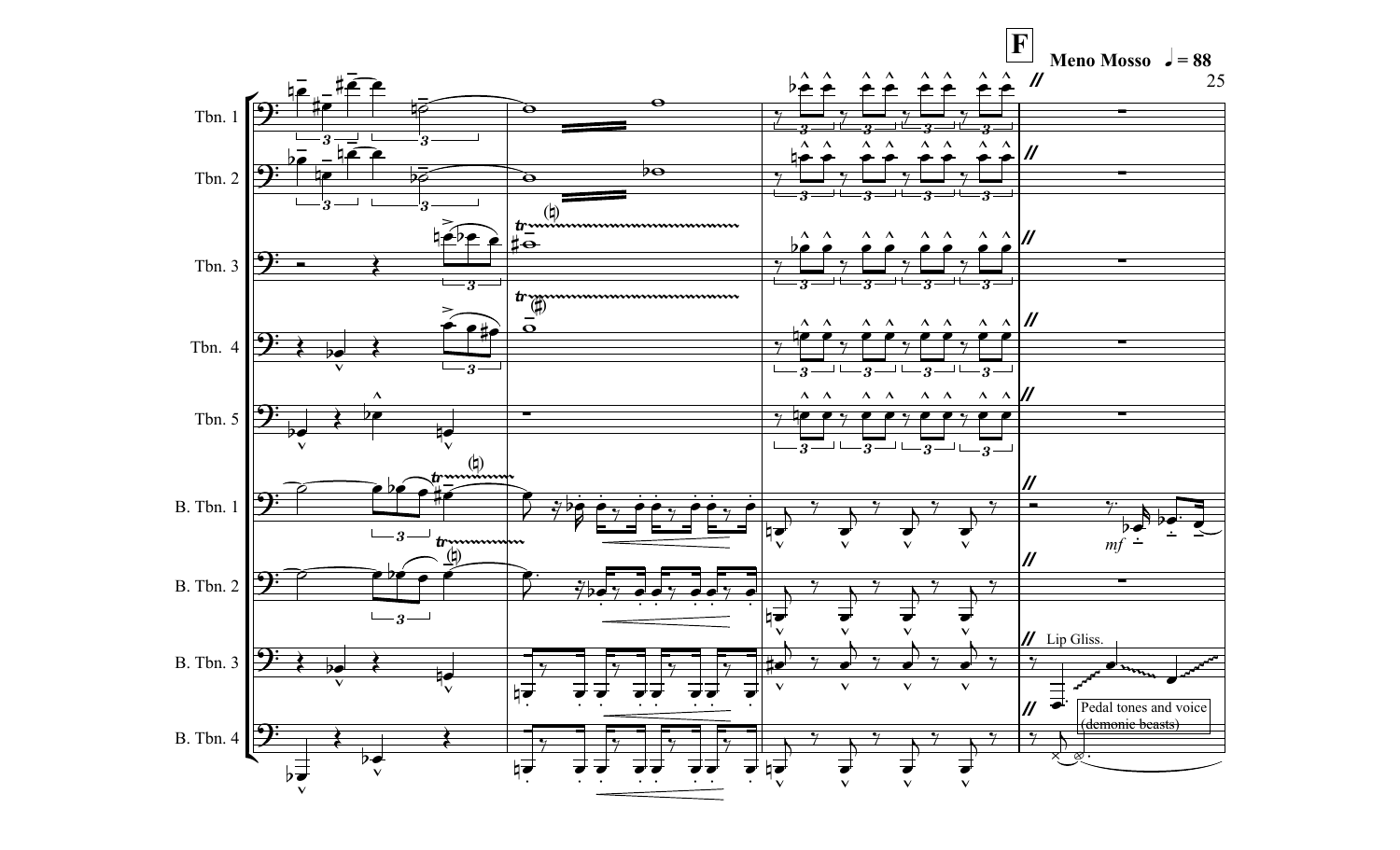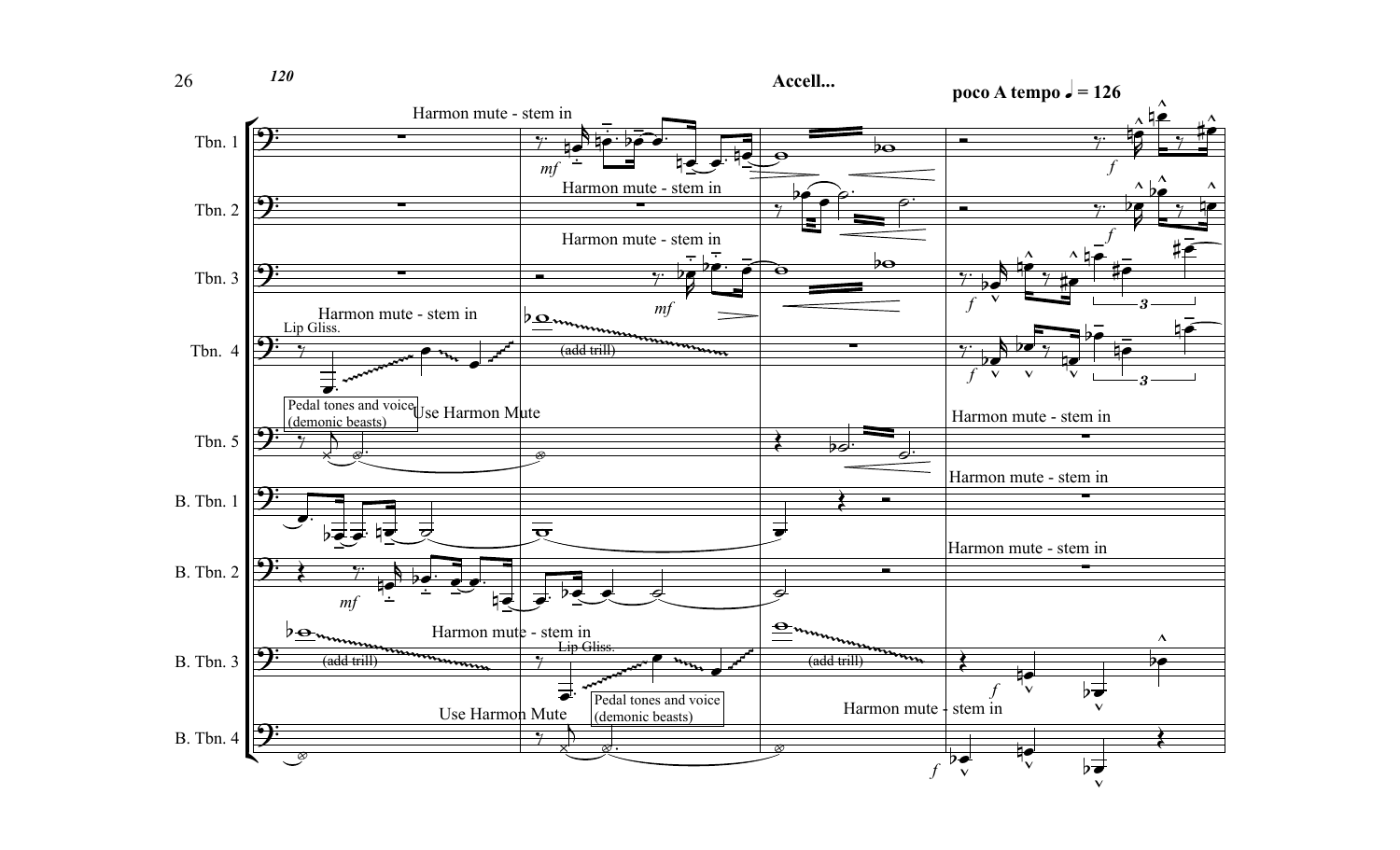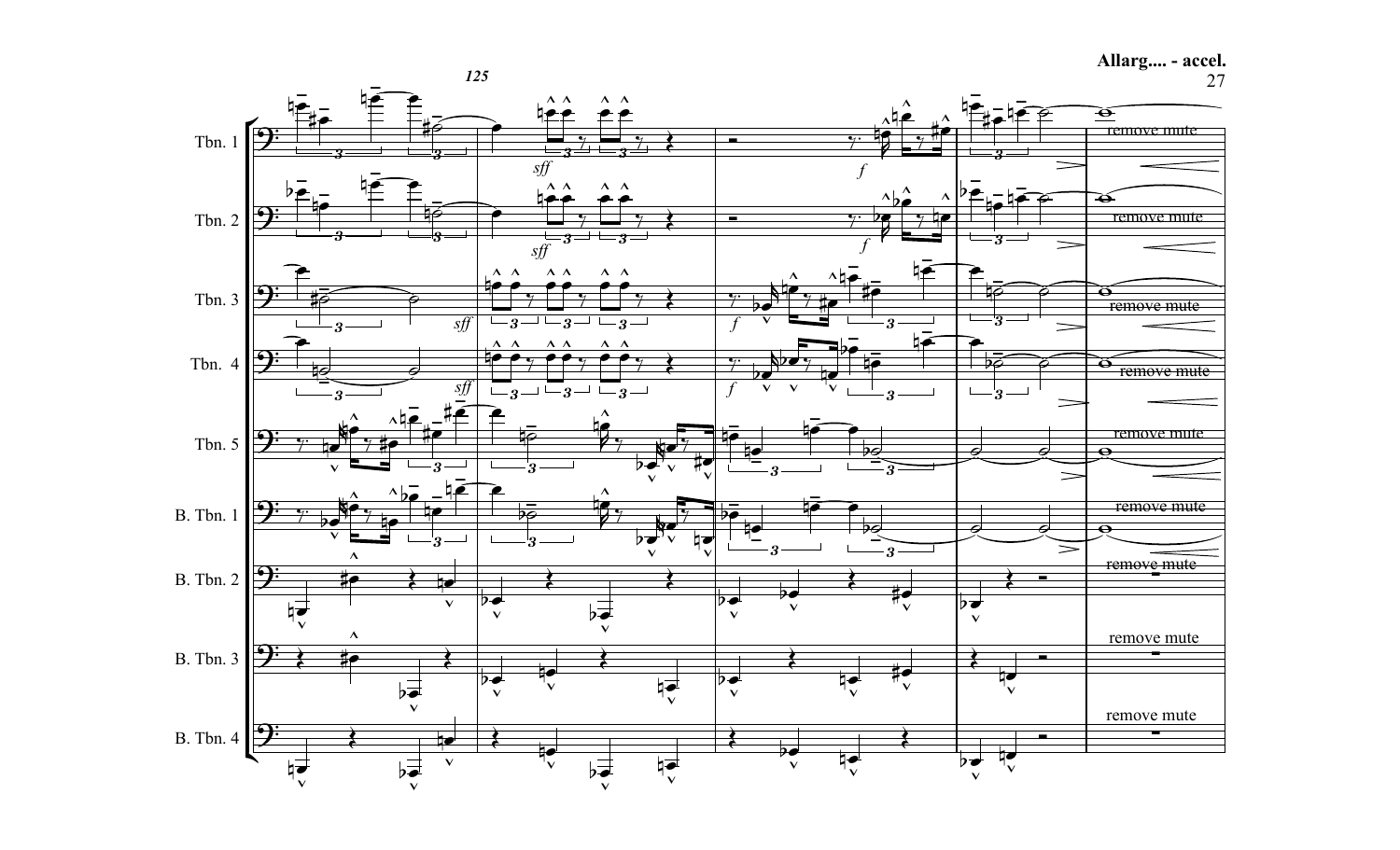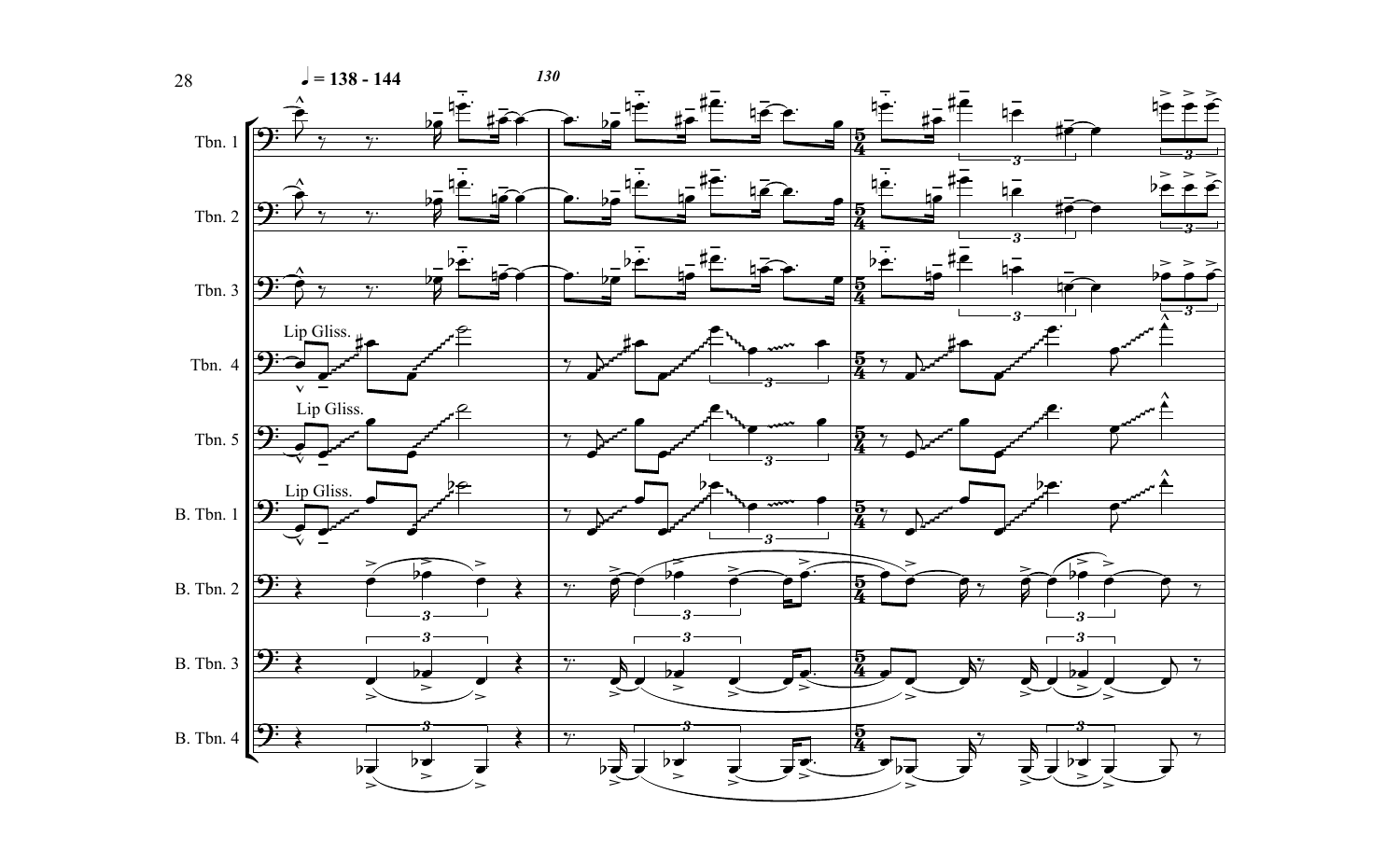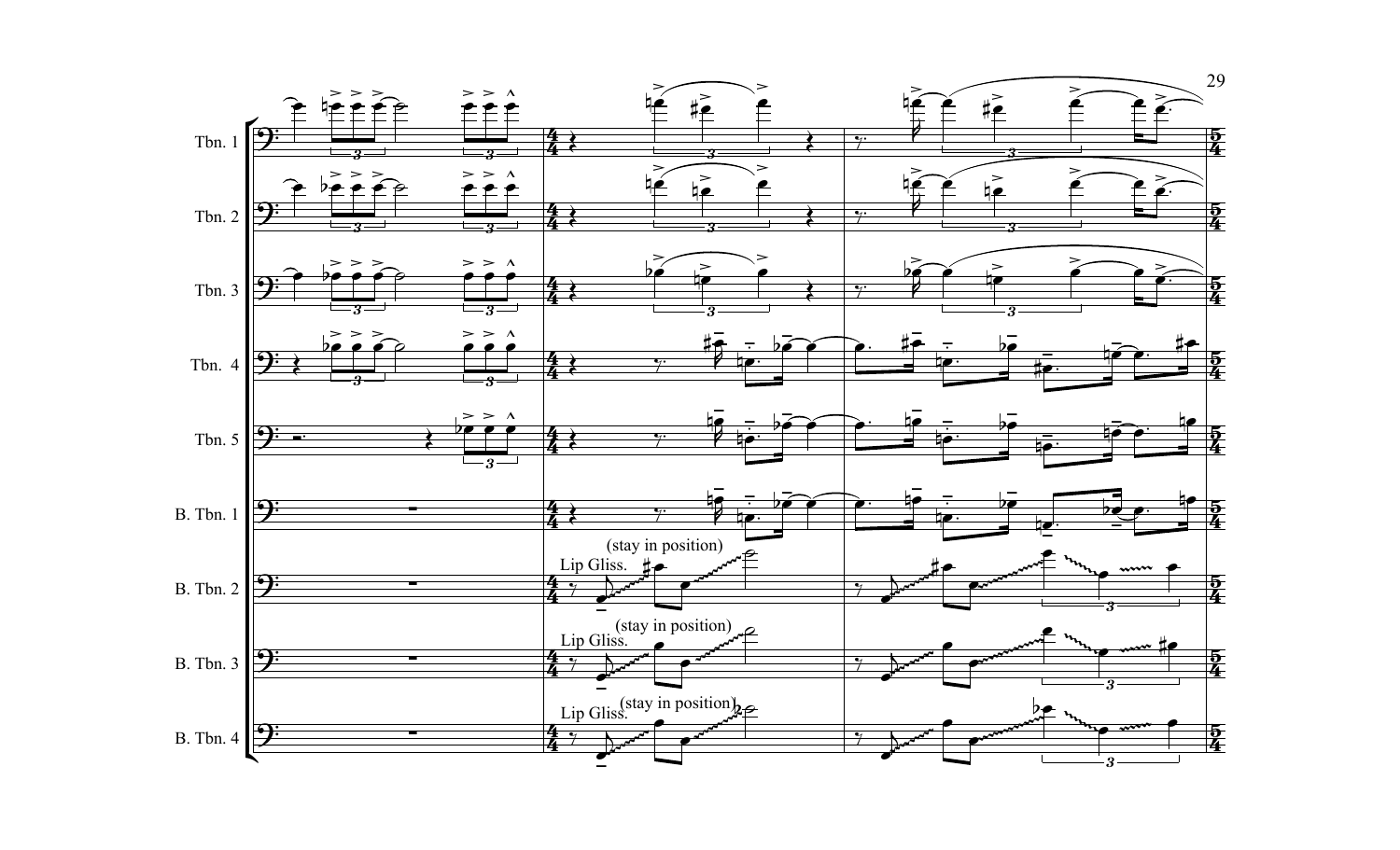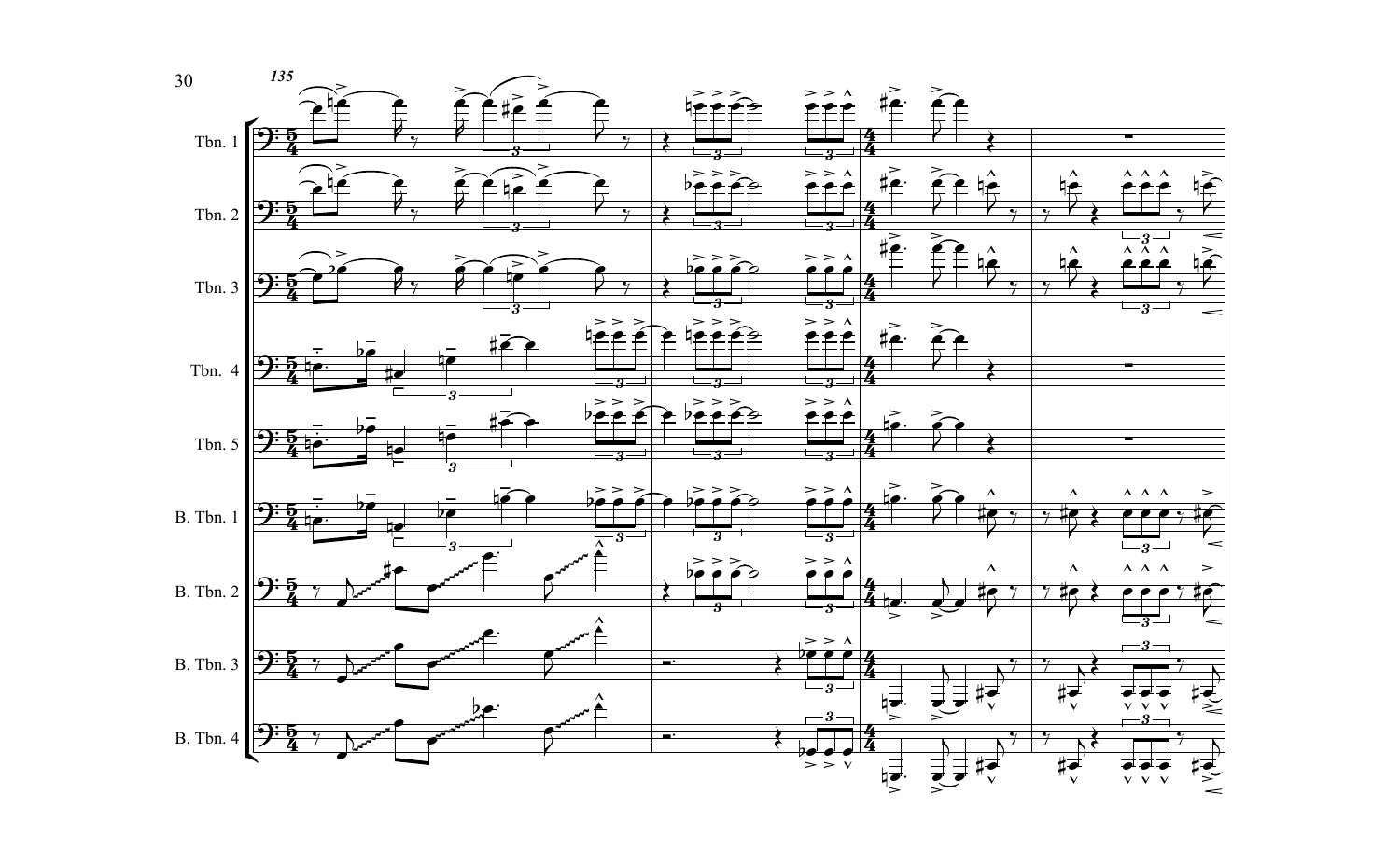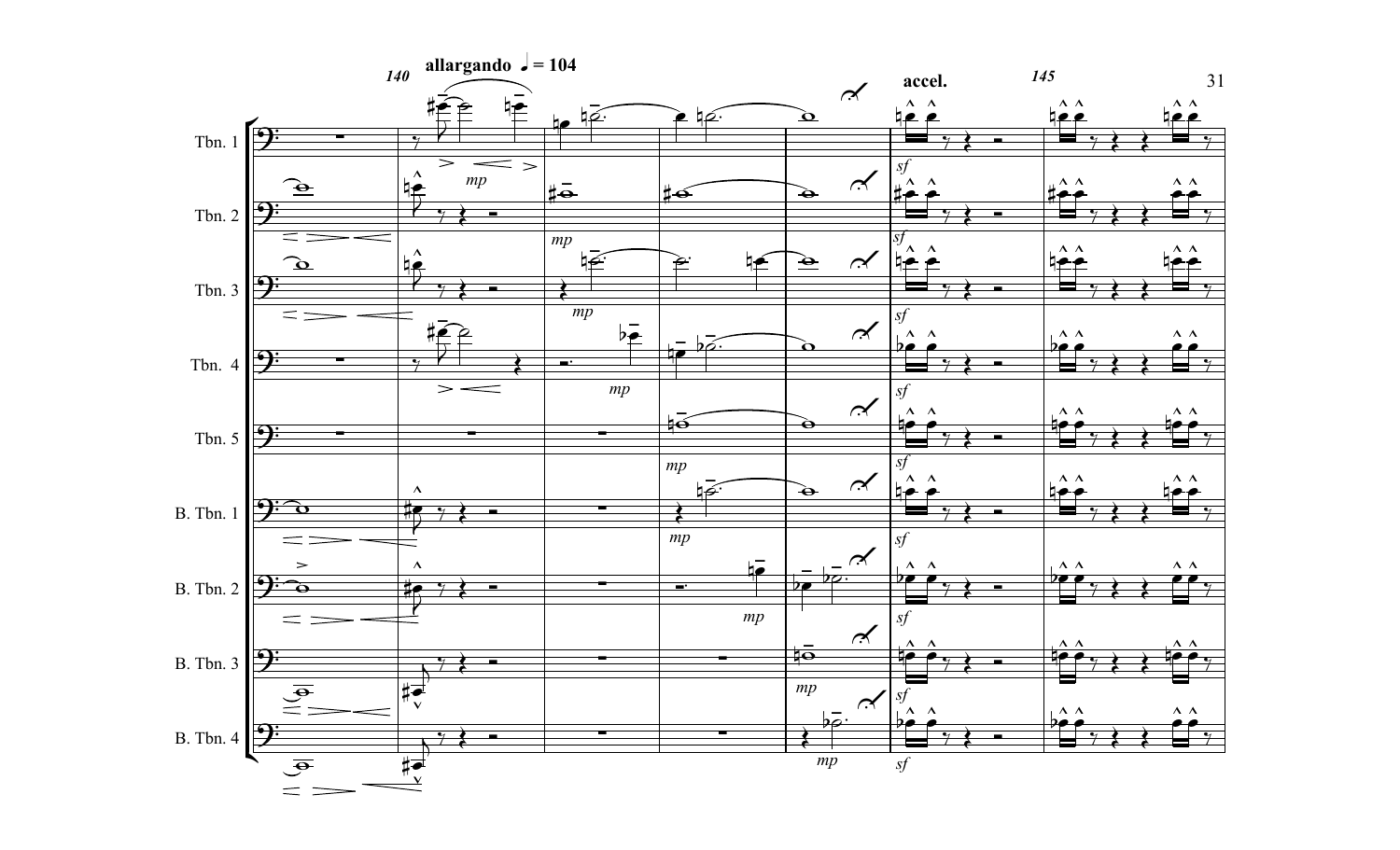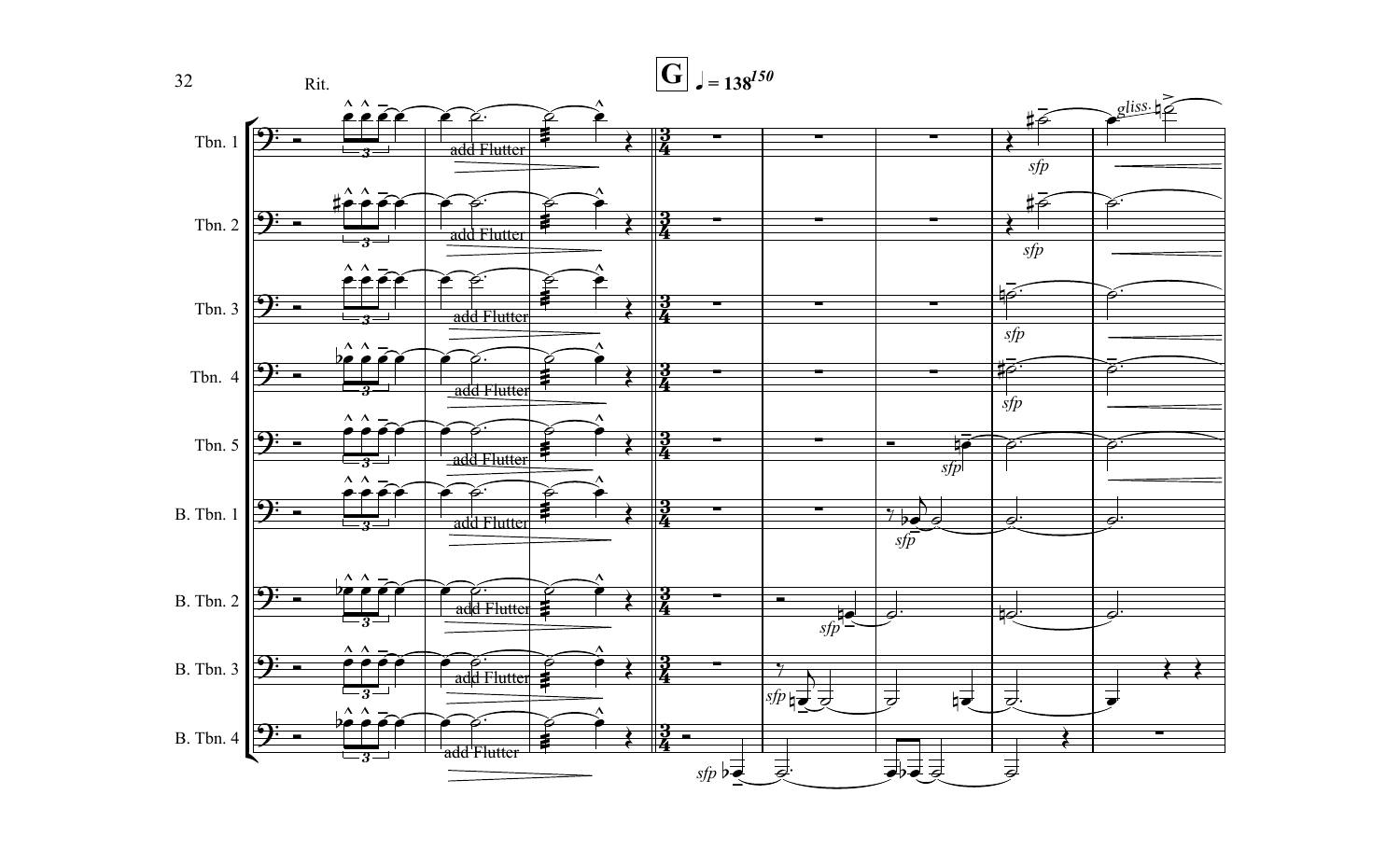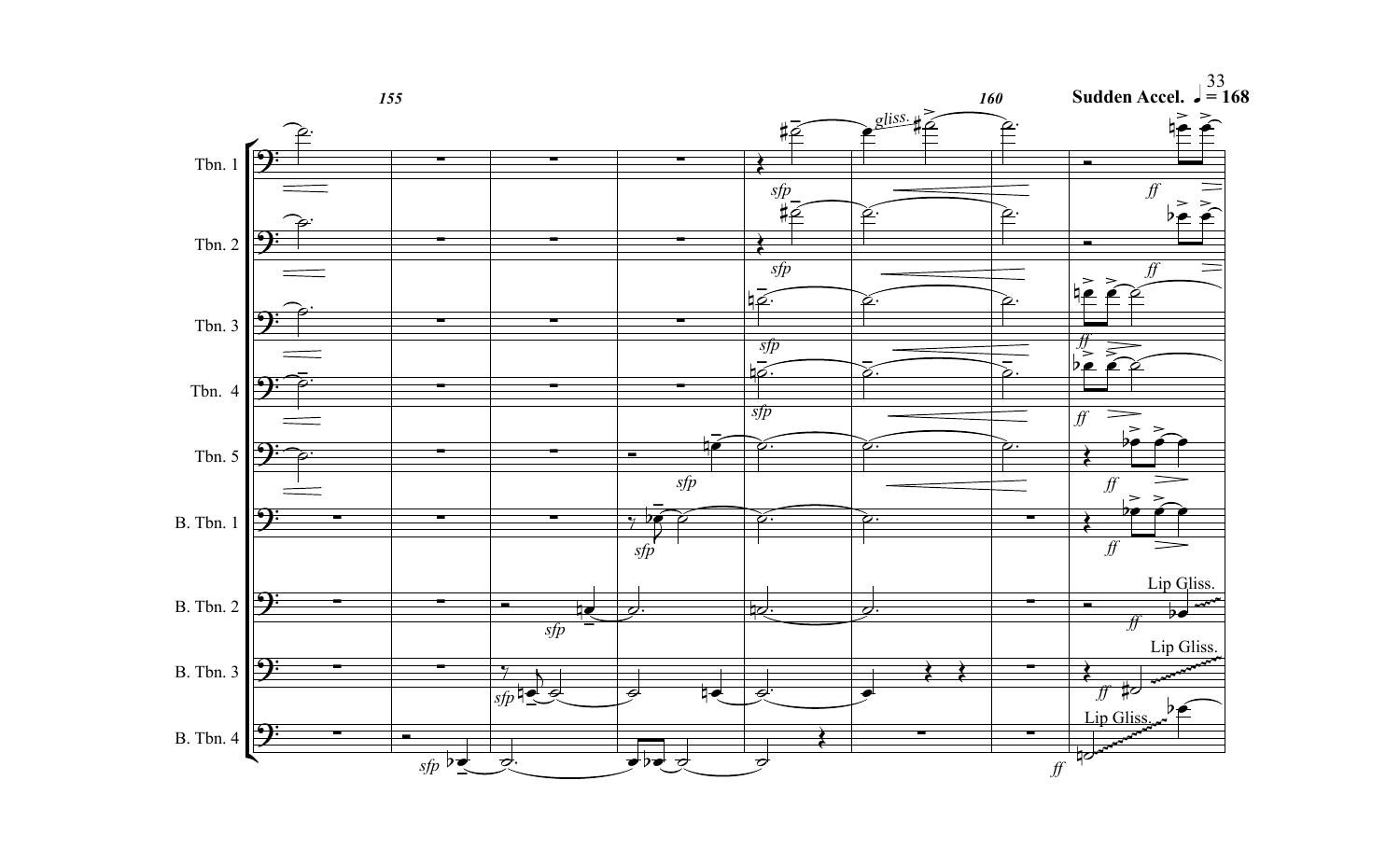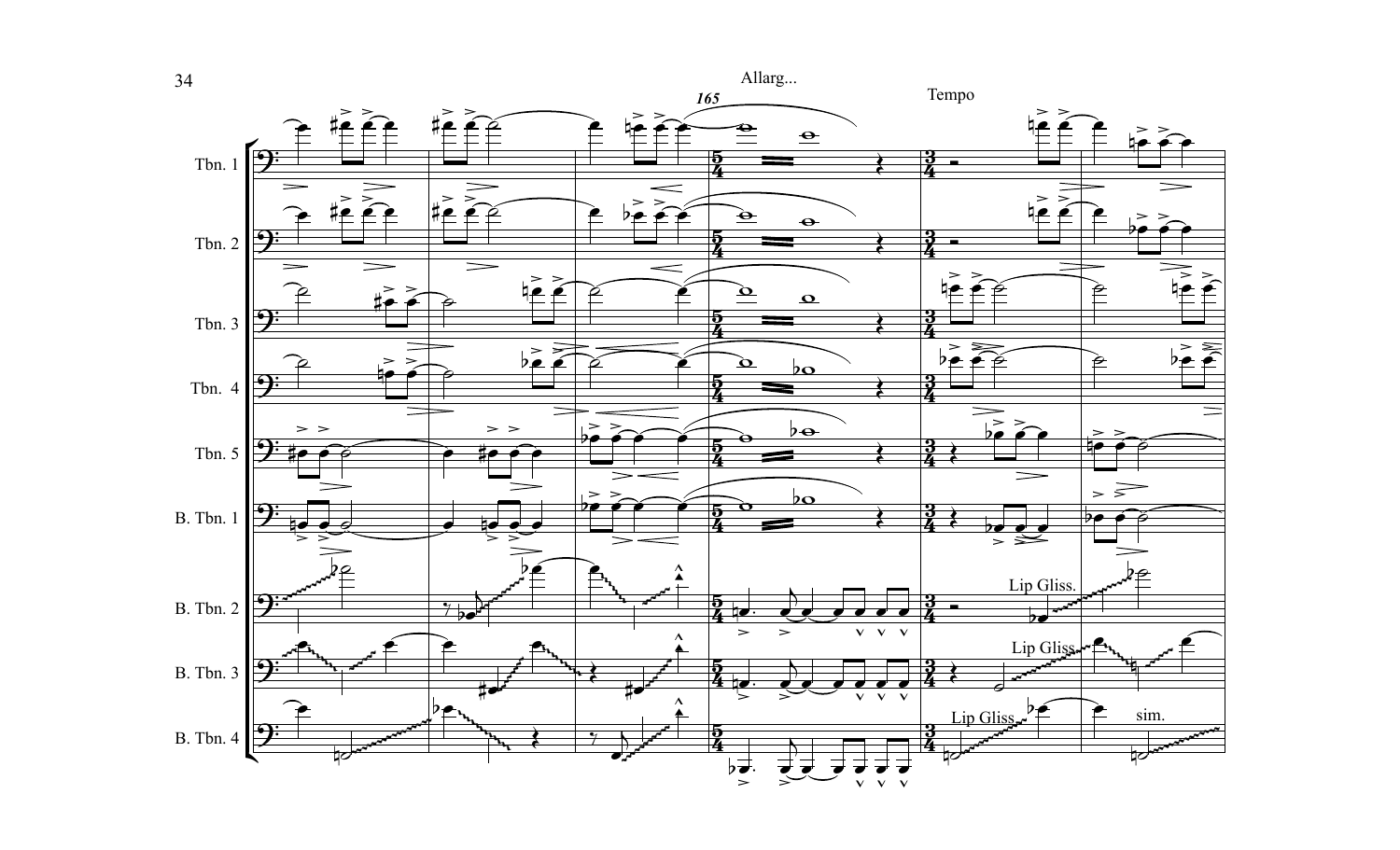